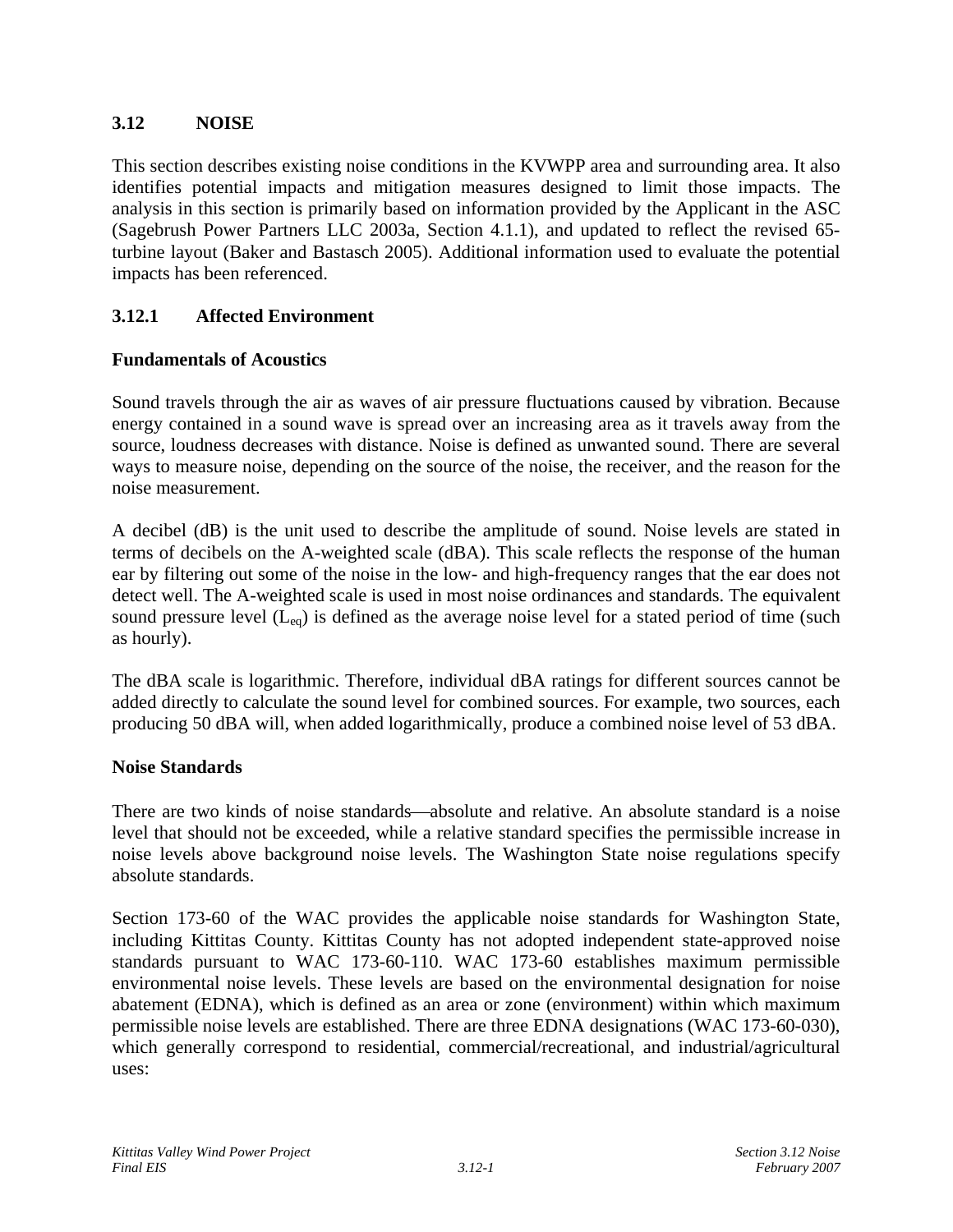- Class A: Lands where people reside and sleep (such as residential);
- Class B: Lands requiring protection against noise interference with speech (such as commercial/recreational);
- Class C: Lands where economic activities are of such a nature that higher noise levels are anticipated (such as industrial/agricultural).

For the purpose of this analysis, noise-sensitive areas in the project vicinity include Class A and Class C EDNA. Table 3.12-1 summarizes the maximum permissible levels applicable to noise received at noise-sensitive areas (Class A EDNA) and at industrial/agricultural areas (Class C EDNA) from an industrial facility (Class C EDNA).

|                                         | <b>Maximum Permissible Noise Levels (dBA)</b> |                                              |         |  |  |  |  |  |  |
|-----------------------------------------|-----------------------------------------------|----------------------------------------------|---------|--|--|--|--|--|--|
| <b>Statistical</b><br><b>Descriptor</b> | Class A EDNA Receiver <sup>1</sup>            | <b>Class C EDNA</b><br>Receiver <sup>2</sup> |         |  |  |  |  |  |  |
|                                         | <b>Daytime</b><br>$(7 a.m. - 10 p.m.)$        | <b>Nighttime</b><br>$(10 p.m. - 7 a.m.)$     | Anytime |  |  |  |  |  |  |
| $L_{eq}$                                | 60                                            | 50                                           | 70      |  |  |  |  |  |  |
| $L_{25}$                                | 65                                            | 55                                           | 75      |  |  |  |  |  |  |
| $L_{16.7}$                              | 70                                            | 60                                           | 80      |  |  |  |  |  |  |
| $L_{2.5}$                               | 75                                            | 65                                           | 85      |  |  |  |  |  |  |

## **Table 3.12-1: State of Washington Noise Regulations**

Source: WAC 173-60

1 Term used for locations where noise may affect frequent human activities.

2 Standard applies at the property line of the receiving property.

The following are exempted from the limits presented in Table 3.12-1 (per 173-60-050 WAC):

- Construction noise (including blasting) between the hours of 7 a.m. and 10 p.m.;
- Motor vehicles when regulated by 173-62 WAC (Motor Vehicle Noise Performance Standards for vehicles operated on public highways);
- Motor vehicles operated off public highways, except when such noise affects residential receivers.

Note that 173-60-50(6) WAC states, "Nothing in these exemptions is intended to preclude the Department [of Ecology] from requiring installation of the best available noise abatement technology consistent with economic feasibility."

There are no state or Kittitas County regulatory limits for allowable increases above background noise levels caused by industrial projects. However, with regard to increases in A-weighted noise levels, listed below are definitions of how noise can be perceived (Kryter 1970).

- Except in carefully controlled laboratory experiments, the human ear cannot perceive a change of 1 dBA;
- Outside the laboratory, a 3-dBA change is considered a just-perceivable difference;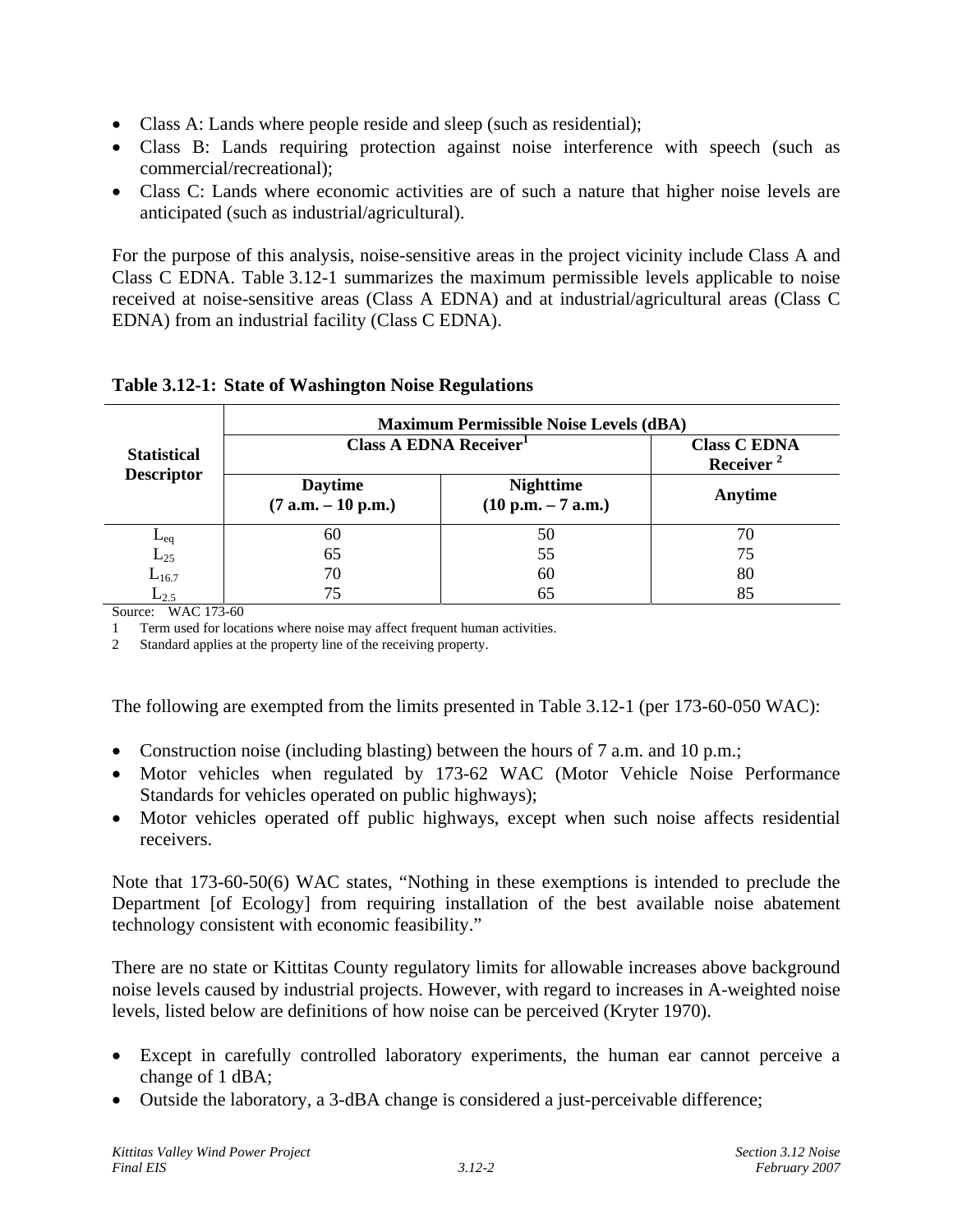- A change in level of at least 5 dBA is required before any noticeable change in community response can be expected;
- A 10-dBA change is subjectively heard as approximately a doubling in loudness and would likely cause an adverse community response.

### **Proposed Action**

### Noise Study Methodology

The study area for the KVWPP noise impact analysis included all areas where residents have the potential to hear construction or operational noise from the project.

The effects of noise on people fall into three general categories:

- Subjective effects of annoyance, nuisance, and dissatisfaction;
- Interference with such activities as speech, sleep, and learning; and
- Physiological effects such as startling and hearing loss.

In most cases, environmental noise produces effects in the first two categories only. However, workers in industrial plants may experience noise effects in the third category. There is no completely satisfactory way to measure the subjective effects of noise, or to measure the corresponding reactions of annoyance and dissatisfaction. This lack of a common standard is primarily a result of the wide variation in individual thresholds of annoyance and adjustment to noise. Thus, an important way of determining a person's subjective reaction to a new noise is by comparing it with the existing or ambient environment to which that person has adapted. In general, the more the level or the tonal (frequency) variations of a noise exceed the previously existing ambient noise level or tonal quality, the less acceptable the new noise will be, as judged by the exposed individual (California Energy Commission [CEC] 2001a).

| <b>Source</b>                              | <b>Decibels</b> | <b>Description</b>                  |
|--------------------------------------------|-----------------|-------------------------------------|
| Large rocket engine (nearby)               | 180             |                                     |
| Jet takeoff (nearby)                       | 150             |                                     |
| Pneumatic riveter                          | 130             |                                     |
| Jet takeoff (60 meters)                    | 120             | Pain threshold                      |
| Construction noise (3 meters)              | 110             |                                     |
| Subway train                               | 100             |                                     |
| Heavy truck (15 meters), and Niagara Falls | 90              | Constant exposure endangers hearing |
| Average factory                            | 80              |                                     |
| Busy traffic                               | 70              |                                     |
| Normal conversation (1 meter)              | 60              |                                     |
| Quiet office                               | 50              | Quiet                               |
| Library                                    | 40              |                                     |
| Soft whisper (5 meters)                    | 30              | Very quiet                          |
| <b>Rustling leaves</b>                     | 20              |                                     |
| Normal breathing                           | 10              | Barely audible                      |
| Hearing threshold<br>$-1$ $-1$             | $\Omega$        |                                     |

Source: Tipler 1976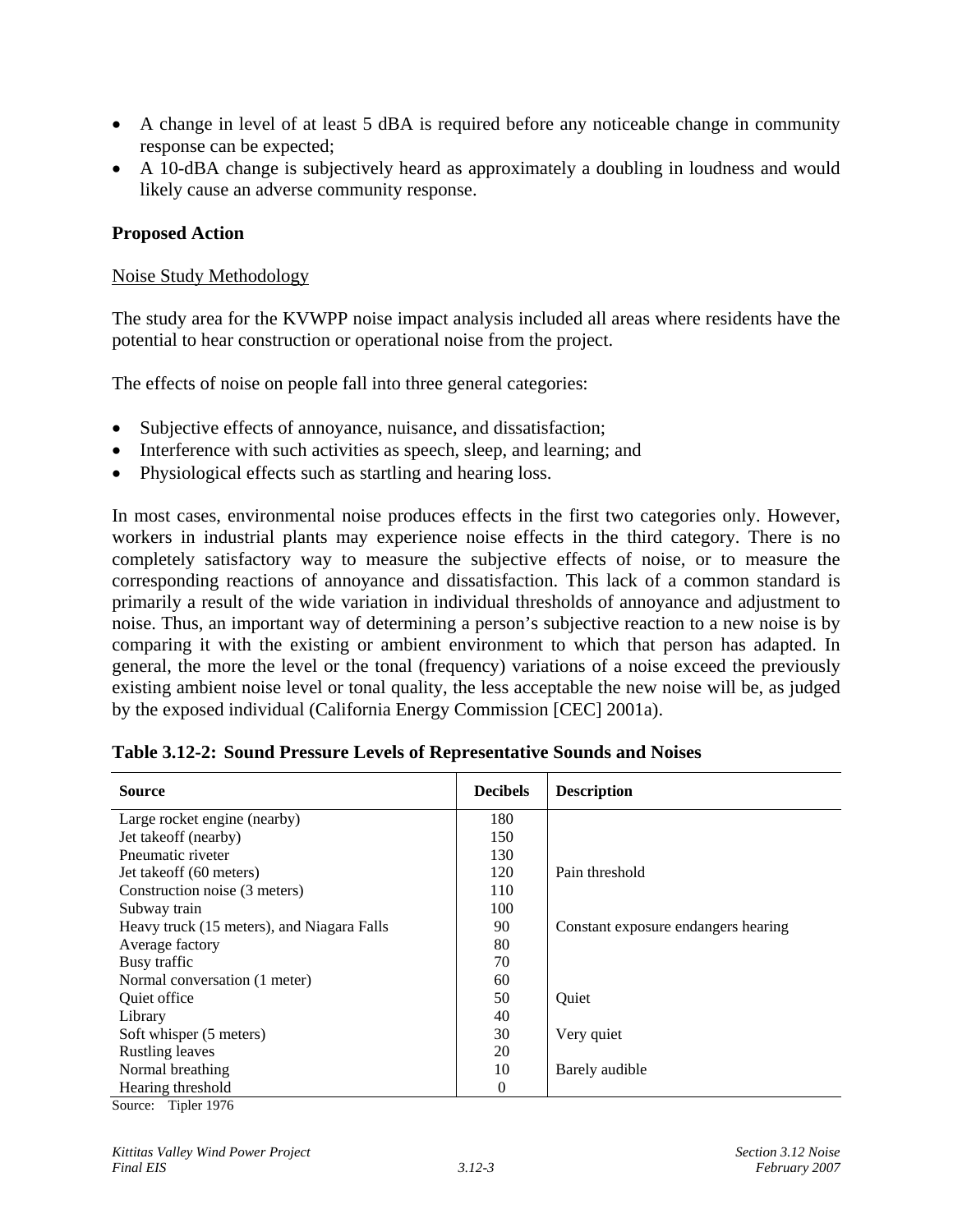The KVWPP noise analysis was based on noise level measurements taken in the field, vendorsupplied noise data associated with the 1.5 MW wind turbines proposed for this project (under the 330 foot turbine scenario), and computer modeling of the turbine strings using the  $L_{eq}$ descriptor (see Operations and Maintenance Impacts, below, for further discussion of noise modeling).

### Project Area Land Uses and Noise Sources

The project would be located in mostly undeveloped hilly terrain in a rural area with low population density. There are approximately 60 residential structures within 1 mile of the proposed wind turbine strings. Distances range from approximately 790 to 3,230 feet from the closest wind turbine. Figure 3.12-2 shows the location of the proposed wind turbines, residences, and property lines. The primary source of noise in the project area is wind and vehicular traffic along US 97 that bisects the project site.

### Noise Measurements and Ambient Noise Levels

Ambient (background) noise is defined as the total of all noise in a system or situation, excluding the sound source of interest (USDOT and FHWA 1980). Because the project area and general vicinity are rural and sparsely populated, background noise levels at locations distant from traveled roadways are relatively low. Ambient noise level measurements were measured at three separate locations (referred to as Locations A, B, and C) to describe the existing noise environment and to identify major noise sources in the project area (Figure 3.12-1). Reference wind speeds also were measured at the monitoring locations. Noise measurements were taken between December 1 through 14, 2002. The results of noise measurements at the three monitoring locations are described in further detail below. (See Appendix D for graphics illustrating the results of background noise measurements.)

## *Location A*

Noise measurement Location A is located along Bettas Road, west of proposed turbine string F (see Figure 3.12-1). Ambient hourly  $L_{eq}$  noise levels at Location A, measured from December 1 through December 12, 2002, ranged from below 20 dBA to the upper 40s dBA, with an approximate average over the 12-day monitoring period in the mid-40s dBA. Location A followed a common trend, with noise levels decreasing at night and increasing during the day. Wind speeds at this measurement location were always below 10 mph.

## *Location B*

Noise measurement Location B is located along US 97, just south of this roadway's intersection with Bettas Road (see Figure 3.12-1). Ambient hourly L<sub>eq</sub> noise levels at Location B, measured from December 5 through December 14, 2002, ranged from the low 40s dBA to the mid-60s dBA, with an approximate average over the 10-day monitoring period in the mid-50s dBA. Similar to Location A, Location B followed the same common trend, with noise levels decreasing at night and increasing during the day. Wind speeds at the measurement location were always below 10 mph.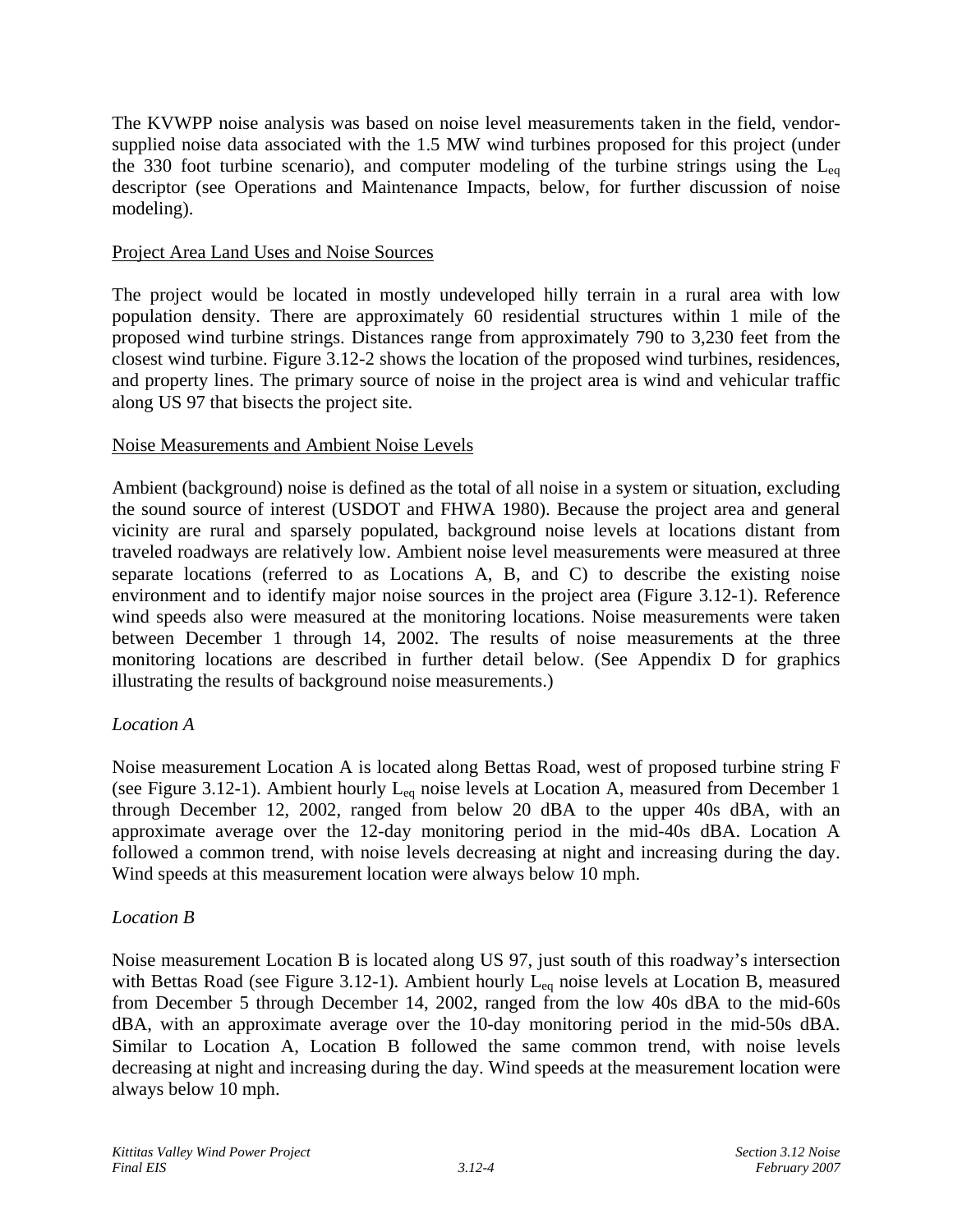Figure 3.12-1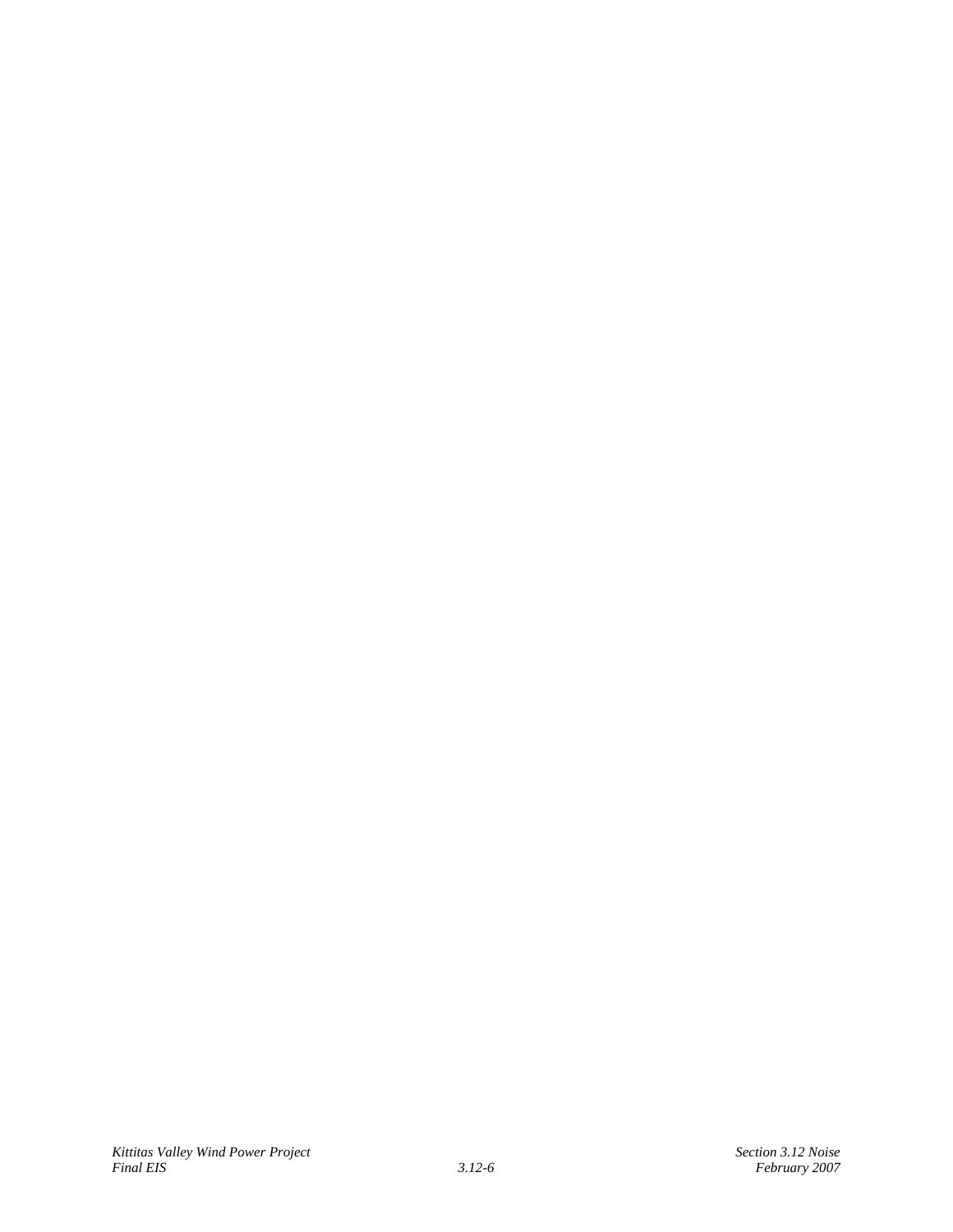## *Location C*

Noise measurement Location C is located between proposed turbine strings I and J in the eastern portion of the project area (see Figure 3.12-1). Ambient hourly  $L_{eq}$  noise levels at Location C, measured from December 1 through December 12, 2002, ranged from the low 20s dBA to the mid-40s dBA, with an approximate average over the 12-day monitoring period in the upper 30s dBA. Similar to Locations A and B, Location C followed the same common trend, with noise levels decreasing at night and increasing during the day. Wind speeds at the measurement location were not available during the monitoring period because of lack of equipment.

## **Offsite Alternatives**

# Alternative 1: Swauk Valley Ranch

Noise-sensitive areas in the Swauk Valley Ranch project vicinity include Class A and Class C EDNA. The study area for project-related noise impact analysis includes all areas where residents have the potential to hear construction or operational noise from the project. Approximately 60 residential structures are located within 1 mile of the proposed wind turbine strings. Most of these structures are located downslope along the Yakima River and south of the project site. The primary source of existing noise in the project area is wind and vehicular traffic on SR 10.

## Alternative 2: Springwood Ranch

Existing sound levels in the vicinity of the Springwood Ranch site have not been measured. Given the existing low-density land uses in the area, however, it is likely that the predominant sound source in the southern portion of the site is I-90, and that farther from the freeway the sound levels are relatively low. Operation of agricultural equipment on the ranch and in nearby areas likely creates intermittent, localized noise. Potentially sensitive receivers for this alternative include scattered developed sites near Taneum Creek to the south of the site; nearby residences to the east along the Thorp Highway; school and residential uses within the nearby community of Thorp; and the Sunlight Waters residential/recreational community near the northwest corner of the site. The potential receivers in Thorp and Sunlight Waters would be classified as Class A EDNAs, while those potential receivers in the rural areas would be classified as Class C EDNAs.

# **3.12.2 Impacts**

## **Proposed Action**

This section evaluates potential noise impacts that could result from construction and operation of the proposed project. Direct impacts would occur if noise levels exceed WAC criteria for maximum permissible noise levels for a particular receptor or land use. Indirect impacts are not anticipated because the project is not expected to substantially induce regional growth to the extent that would result in significant changes to offsite noise. Table 3.12-3 summarizes potential noise impacts under the proposed action scenarios.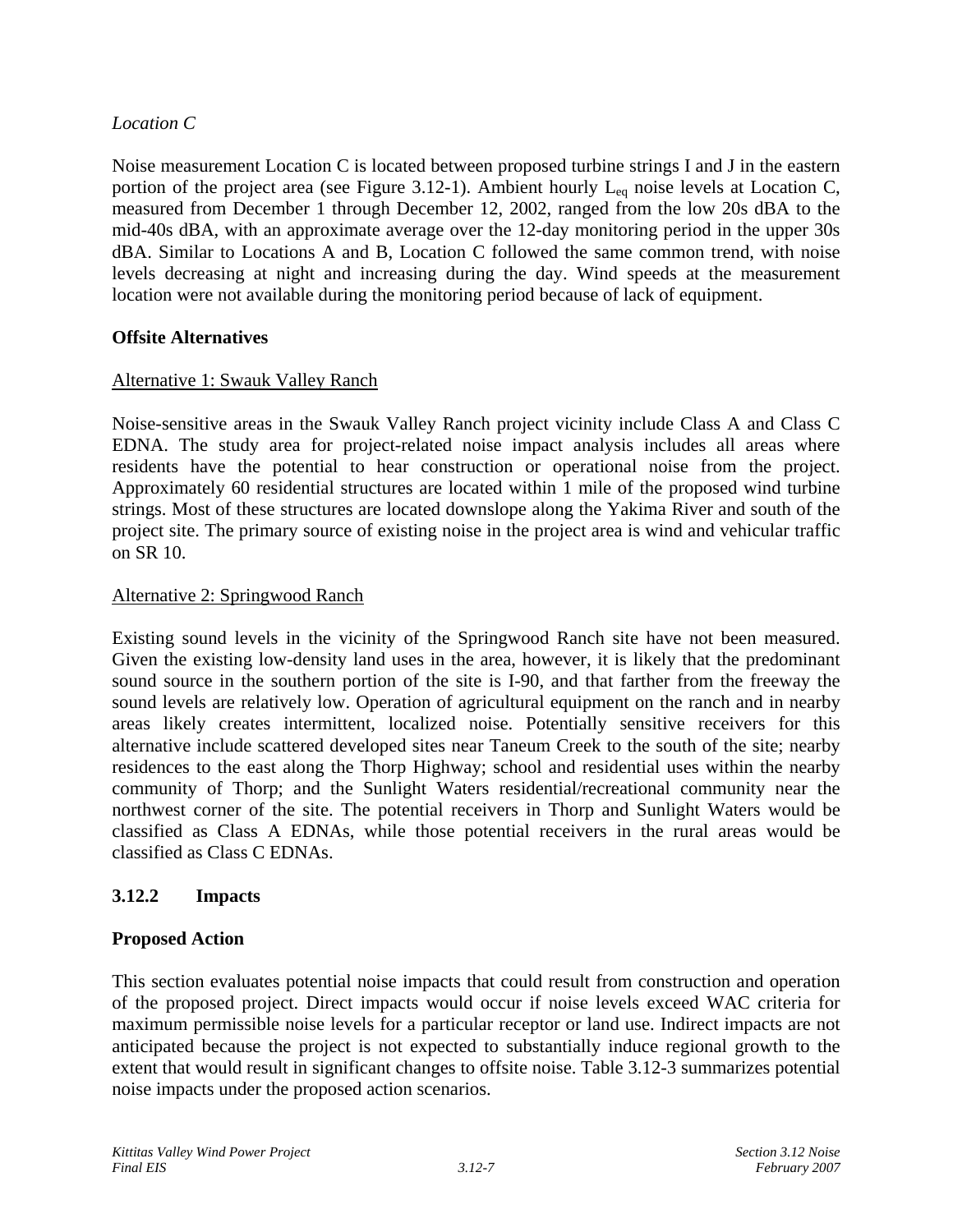|                                           | <b>330 Foot Turbine Scenario</b>       | 410 Foot Turbine Scenario              |  |  |  |  |
|-------------------------------------------|----------------------------------------|----------------------------------------|--|--|--|--|
| <b>Construction Impacts</b>               |                                        |                                        |  |  |  |  |
| Noise generated by construction           | See EIS Table 2-4 for list of          | Same as 330 foot turbine scenario      |  |  |  |  |
| equipment                                 | construction equipment                 |                                        |  |  |  |  |
| Blasting noise/conflicts with nearby      | Up to 130 blasts for foundation        | Up to 130 blasts for foundation        |  |  |  |  |
| residential land use                      | construction                           | construction                           |  |  |  |  |
| Noise generated by construction           | 311 PM peak-hour trips (Total of       | 330 PM peak-hour trips (Total of       |  |  |  |  |
| traffic                                   | 24,878 heavy truck trips with gravel   | 24,878 heavy truck trips with gravel   |  |  |  |  |
|                                           | import)                                | import)                                |  |  |  |  |
| <b>Operations and Maintenance Impacts</b> |                                        |                                        |  |  |  |  |
| Noise generated by wind turbines          | EDNA Class A threshold potentially     | Same as or less than 330 foot turbine  |  |  |  |  |
|                                           | exceeded at two residential receptors  | scenario                               |  |  |  |  |
| Noise generated by high-voltage           | Within regulatory limits               | Within regulatory limits               |  |  |  |  |
| transmission lines                        |                                        |                                        |  |  |  |  |
| Noise generated by traffic.               | 24-28 trips daily; no substantial      | Same as 330 foot turbine scenario      |  |  |  |  |
|                                           | adverse noise effect                   |                                        |  |  |  |  |
| Vibration effects                         | None                                   | None                                   |  |  |  |  |
| Decommissioning Impacts                   | Similar in type but shorter in         | Similar in type but shorter in         |  |  |  |  |
|                                           | duration compared to those             | duration compared to those             |  |  |  |  |
|                                           | anticipated for the construction phase | anticipated for the construction phase |  |  |  |  |

### **Table 3.12-3: Summary of Potential Noise Impacts of the Proposed Action**

Source: Sagebrush Power Partners LLC 2003a, c, f; and Baker and Bastasch 2005.

### Construction Impacts

During the construction phase of the proposed project, noise from construction activities would add to the noise environment in the immediate area. Construction activities would be temporary in nature.

### *Construction Equipment Noise*

Residences in the vicinity of the project site could be exposed to moderate to high levels of construction noise associated with grading and earthmoving activities, hauling of materials, building of structures, and construction of turbine towers. Project construction would require approximately the same type, number, and duration of equipment regardless of the size of turbines being built (Sagebrush Power Partners LLC 2003f). The number of truck trips associated with construction would also not vary depending on the proposed action scenario (see the discussion of Construction Traffic Noise, below).

WAC 173-60-050 specifically exempts construction activity noise impacts to Class A (residential) properties during daytime hours (between 7 a.m. and 10 p.m.). Construction noise limits are less restrictive because the noise is temporary. Noise generated by construction equipment is expected to vary, depending on the construction phase. Table 3.12-4 summarizes noise levels produced by construction equipment that would likely be used on the project site at various distances.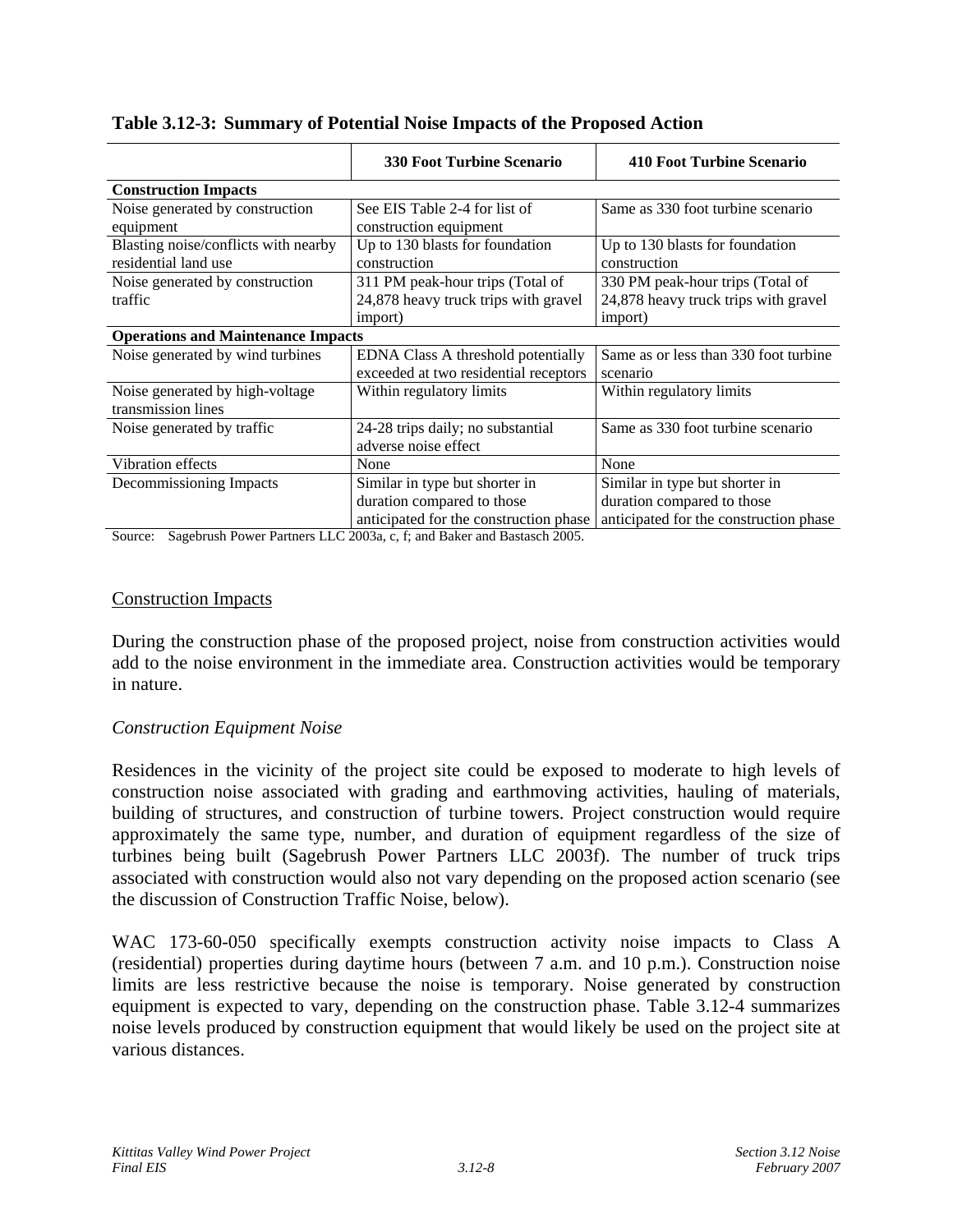|                                           | <b>Noise Levels at Various Distances (dBA)</b> |            |            |            |  |  |  |  |
|-------------------------------------------|------------------------------------------------|------------|------------|------------|--|--|--|--|
| <b>Construction Equipment</b>             | 50 feet                                        | 1,000 feet | 2,500 feet | 5,000 feet |  |  |  |  |
| Bulldozer (250 to 700 horsepower)         | 88                                             | 62         | 54         | 43         |  |  |  |  |
| Front-end loader (6 to 15 cubic yards)    | 88                                             | 62         | 54         | 43         |  |  |  |  |
| Truck (200 to 400 horsepower)             | 86                                             | 60         | 52         | 41         |  |  |  |  |
| Grader (13- to 16-foot blade)             | 85                                             | 59         | 51         | 40         |  |  |  |  |
| Shovel (2 to 5 cubic yards)               | 84                                             | 58         | 50         | 39         |  |  |  |  |
| Portable generators (50 to 200 kilowatts) | 84                                             | 58         | 50         | 39         |  |  |  |  |
| Mobile crane (11 to 20 tons)              | 83                                             | 57         | 49         | 38         |  |  |  |  |
| Concrete pumps (30 to 150 cubic yards)    | 81                                             | 55         | 47         | 36         |  |  |  |  |
| Tractor $(3/4)$ to 2 cubic yards)         | 80                                             | 54         | 46         | 35         |  |  |  |  |

### **Table 3.12-4: Noise Levels from Common Construction Equipment**

Source: Barnes et al. 1977.

### *Blasting Noise*

Nearby residents could potentially be disturbed by the project's temporary construction activities, such as blasting for turbine foundations. Blasting activities are specifically exempt from the noise regulations (WAC 173-69-050). It is estimated that these activities would occur for eight weeks during the foundation excavation phase of construction. Due to rocky site conditions, it is anticipated that most wind turbine foundations would require one to two blasts each over the eight-week construction period (Sagebrush Power Partners LLC 2003a, Section 4.1.1.4.1). Blasting would take place in the daytime during the spring, summer, or fall season. (See Chapter 2 of this EIS for further details.)

The closest residential structure under the 330 foot turbine scenario is approximately 790 feet from the nearest turbine (H23) (Genson property). The wind option agreement this landowner (Genson) has with the Applicant contains provisions for generally accepting the impacts (including noise effects) of having turbines on their property. However, the majority of structures are located from 1,000 and 3,200 feet from the closest wind turbine (Table 3.12-5). Due to the intermittent and temporary nature of proposed construction activities and the distance of the project site from residents, noise from these activities would not substantially impair residential land uses.

### *Construction Traffic Noise*

Construction vehicles traveling on local roadways and other nearby roads would temporarily increase noise levels. (See Section 3.10, Transportation, for further discussion of constructiongenerated traffic impacts.) However, this construction traffic would be temporary and is not anticipated to be an adverse impact.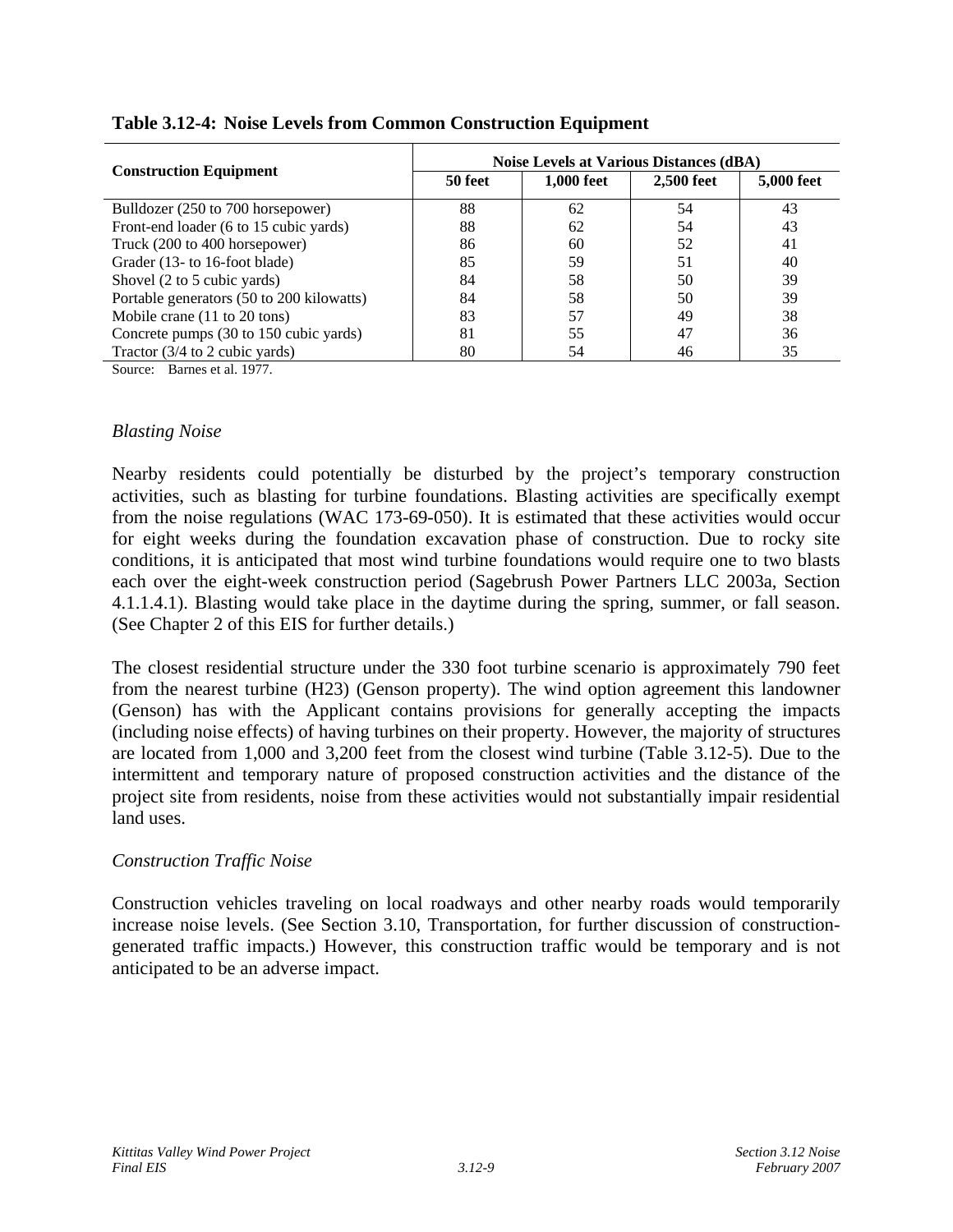### Operations and Maintenance Impacts

### *Wind Turbine Noise*

The proposed wind turbines could potentially operate 24 hours per day during continuously windy periods, and not at all when winds are calmer. Although the exact turbine model to be used for the proposed action scenario has not been determined, representative values for the type of equipment being considered for the project have been used for this analysis. The selected turbines are expected to be warranted by the manufacturer not to exceed a maximum sound pressure level of 103 dBA with a wind speed of 18 mph at 33 feet from the base of the tower in accordance with the protocol established in International Electrotechnical Commission (IEC) 61400. This is approximately equivalent to a sound pressure level of 72 dBA at 50 feet from the turbine. However, a sound pressure level between 98 and 108 dBA is representative of the range of noise test data for all turbines under consideration for the proposed project (Sagebrush Power Partners LLC 2003f; Baker and Bastasch 2005).

### *Modeled Noise Levels*

To collect meaningful noise data for a wind turbine project, the wind must be moving fast enough to at least engage the wind turbine blades (between 7 to 10 mph). When these windy conditions exist, they often result in significant wind noise on the microphone that adversely affects the quality of the noise data collected. Accurate noise measurements require high enough wind speeds at the turbine to generate noise and low enough wind speeds at the measurement location to avoid wind-induced microphone noise. Therefore, although background noise measurements were collected (as described above in the Affected Environment section), the project's noise impact analysis is based on manufacturers' noise emissions data available for the G90-2MW turbine manufactured by Gamesa Eolica (with a hub height of 220 feet) and internationally recognized noise modeling standards. The procedures for determining sound pressure levels from wind turbines are defined in IEC 61400 Wind Turbine Generator Systems Part 11: Acoustic Noise Measurement Techniques (Reference Number: IEC 61400-11:1998[E]). The measurement technique outlines procedures to determine corrections for background noise, apparent sound pressure level, and wind speed dependence (Sagebrush Power Partners LLC 2003c; Baker and Bastasch 2005).

Noise modeling was based on a turbine sound pressure level of approximately 105.3 dBA. In general, if the sound pressure level decreases by 5 dBA the resulting sound pressure levels at the receivers would also decrease by approximately 5 dBA. The shape of the sound pressure level contours would not change. However, their value would be adjusted downward by 5 dBA (i.e., the current 45 dBA contour would be relabeled as the 40 dBA contour). Similarly, if the turbine sound pressure level increased, the resulting sound levels and contours would be adjusted upward. A sound pressure level between 98 and 108 dBA is representative of the range of turbine noise test data for all the turbines under consideration for the proposed project (Sagebrush Power Partners LLC 2003f). Therefore, the estimated noise levels at structures and property lines in Table 3.12-5 may increase or decrease by 5 dBA depending on final turbine selection. The Applicant has committed, however, to perform new noise modeling for the final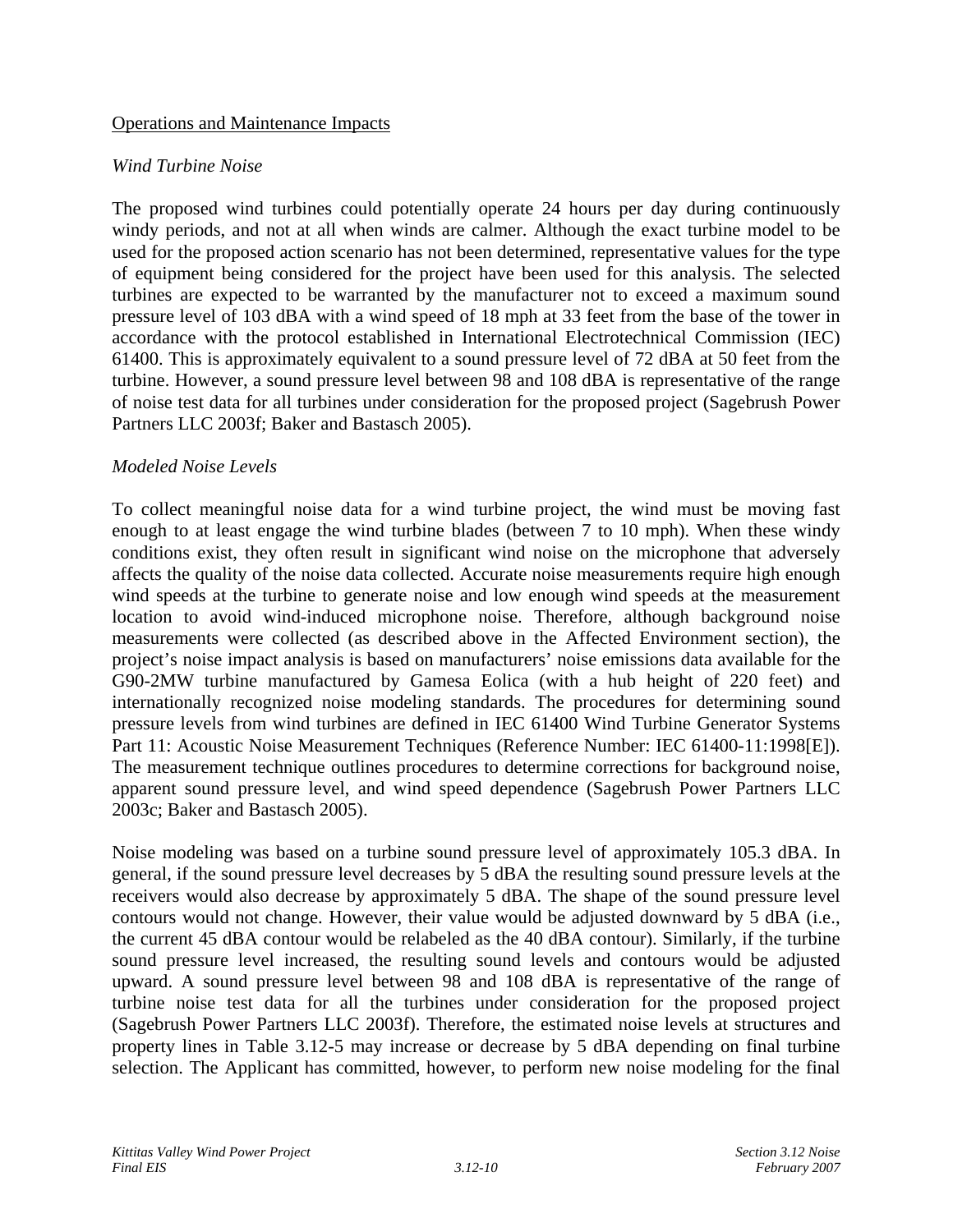type, size and layout of turbines, to confirm that regulatory noise limits are not exceeded by any turbine.

Daytime noise levels for residential structures (Class A EDNA) are required by 173-60 WAC not to exceed 60 dBA, while nighttime levels are not to exceed 50 dBA. Table 3.12-5 identifies properties in the project area located within 3,000 feet of a proposed turbine, the distance between structures (if any) to the closest wind turbine, the distance between property lines and the closest wind turbine, and the predicted noise level at structures and property lines with an assumed wind speed of 18 mph. Figure 3.12-2 illustrates predicted noise contours in the project area in relation to existing structures and property lines. As summarized in Table 3.12-5, the project is anticipated to result in noise levels ranging from 30 to 49 dBA. The results indicate that noise levels would be below the most restrictive nighttime regulation of 50 dBA. Therefore, no significant noise impacts to Class A properties are anticipated during the daytime or nighttime operations of the proposed project. However, regulatory thresholds might be exceeded if the sound pressure level for the turbine selected for construction is greater than the modeled scenario. See Section 3.12.3 for recommended mitigation measures to address this issue.

Noise levels for Class C EDNA (industrial/agricultural) are not to exceed 70 dBA at property lines. Noise levels at the property lines of Class C parcels within the project area range from less than 35 dBA to a maximum of 50 dBA (see Table 3.12-5). Because the predicted noise level is below the threshold established for Class C properties by the WAC, no significant noise impacts are anticipated.

 Wind turbine heights could range from 330 feet to 410 feet. However, the height of the wind turbine has very little bearing on the noise level at the analyzed receivers or property lines, as described below.

The "NM 82 wind turbine," with a rotor diameter of 82 meters (270 feet), is a turbine model representative of the larger 410 foot turbine scenario. While the Applicant is seeking approval for turbines up to 90 meters (295 feet) in rotor diameter, turbines in this size range are currently in the prototype stage. The Applicant has stated in the ASC that turbines commercially proven through significant operating experience will be selected for use at this project. The largest turbines that are actually in commercial operation in the United States, which are in the 80- to 82-meter (262- to 270-foot) rotor diameter size range are a good substitute for evaluating the noise impacts of a 410 foot turbine. The NM 82 wind turbine has a maximum sound power level of 103.3 dBA. This is 2 dBA quieter than the 105.3 dBA included in the noise model presented in this EIS. Since there would still be no more than 65 turbines constructed, and since the turbines would be on taller towers, the noise impact of the NM 82 turbine would be the same or less than the noise modeling and analysis presented in Table 3.12-5.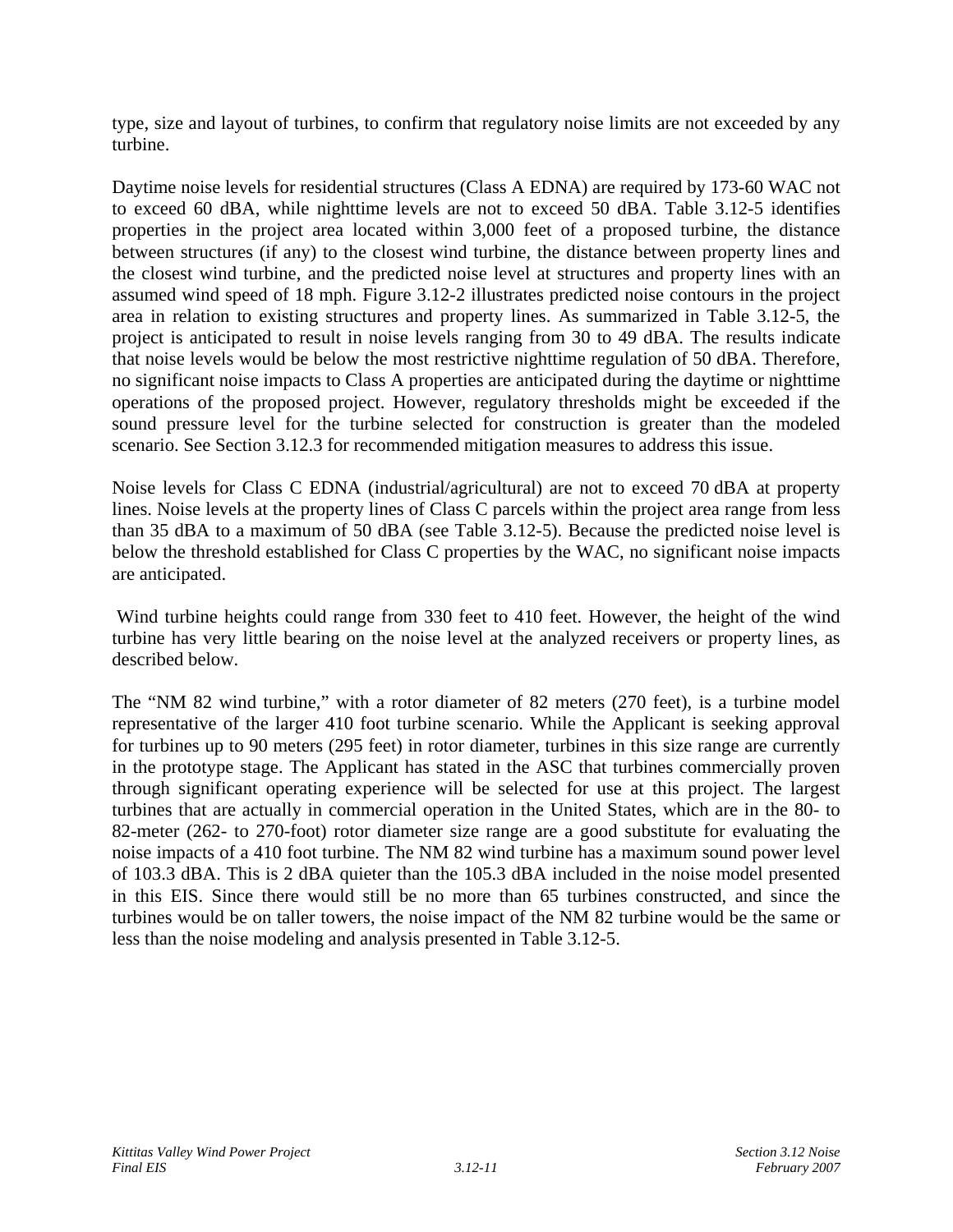|                            | Township-         |                       |                   | <b>Estimated</b>      | Approx.              | <b>Estimated</b>        |                      |
|----------------------------|-------------------|-----------------------|-------------------|-----------------------|----------------------|-------------------------|----------------------|
|                            | Range-            | Approx.               |                   | <b>Noise Level at</b> | <b>Distance from</b> | <b>Noise Level at</b>   |                      |
|                            | <b>Section of</b> | <b>Distance from</b>  | <b>Nearest</b>    | <b>Structure</b>      | <b>Property Line</b> | <b>Property Line</b>    | <b>Nearest</b>       |
|                            | closest           | <b>Structure to</b>   | <b>Turbine to</b> | (dBA) EDNA            | to Turbine           | (dBA) EDNA              | <b>Turbine to</b>    |
| <b>Parcel owner</b>        | property line     | <b>Turbine</b> (feet) | <b>Structure</b>  | Class $A^3$           | (feet)               | Class C $4,5$           | <b>Property Line</b> |
| <b>ACKERSON</b>            | $19-17-15$        | 2489                  | I16               | 42                    | 1959                 | $40 - 45$               | I16                  |
| <b>AHLES</b>               | 19-17-04          | 2178                  | G <sub>1</sub>    | 38                    | 2157                 | $35 - 40$               | G <sub>1</sub>       |
| <b>ANDERSON</b>            | $19-17-26$        |                       | C7                | 33                    |                      | $<$ 35                  | C7                   |
| <b>ANDREW</b>              | 19-17-11          | 723                   | H <sub>5</sub>    | 49                    |                      | PARTICIPATING LANDOWNER |                      |
| <b>ARONICA</b>             | 19-17-01          | No Structure          |                   |                       | 546                  | $45 - 50$               | I <sub>1</sub>       |
| <b>ARRIOLA</b>             | 19-17-09          | No Structure          |                   |                       | 1273                 | $40 - 45$               | A <sub>1</sub>       |
| ASSESSOR #19-17-26000-0016 | $19-17-26$        | No Structure          |                   |                       | 2891                 | 35-40                   | C7                   |
| <b>BARKL</b>               | 19-17-23          | No Structure          |                   |                       | 1254                 | $40 - 45$               | E <sub>4</sub>       |
| <b>BASTERRECHEA</b>        | 19-17-27          | No Structure          |                   |                       | 2179                 | $35 - 40$               | B7                   |
| <b>BELL</b>                | 19-17-09          | 1740                  | F <sub>5</sub>    | 43                    | 1079                 | $40 - 45$               | F <sub>5</sub>       |
| <b>BERGMAN</b>             | $20 - 17 - 35$    |                       | I <sub>1</sub>    | 29                    |                      | $<$ 35                  | I <sub>1</sub>       |
| <b>BEST</b>                | 19-17-12          | 4946                  | I <sub>1</sub>    | 35                    | 2469                 | $35 - 40$               | J1                   |
| <b>BISNETT</b>             | 19-17-09          | No Structure          |                   |                       | 3864                 | 35-40                   | F1                   |
| <b>BLM</b>                 | $19 - 17 - 20$    | No Structure          |                   |                       | 750                  | $35 - 40$               | A <sub>4</sub>       |
| <b>BLUME</b>               | 19-17-23          | 3673                  | J <sub>6</sub>    | 36                    | 3230                 | 35-40                   | J <sub>6</sub>       |
| <b>BORSVOLD</b>            | $20 - 17 - 35$    |                       | G1                | 26                    |                      | $<$ 35                  | G1                   |
| <b>BNSF RAILWAY</b>        | 19-17-28          | No Structure          |                   |                       | 2675                 | 35-40                   | B <sub>5</sub>       |
| <b>BRINKMAN</b>            | 19-17-01          | 4691                  | I <sub>1</sub>    | 34                    | 2184                 | 35-40                   | I <sub>1</sub>       |
| <b>BROWN</b>               | 19-17-26          | 3549                  | C7                | 36                    | 2712                 | $35 - 40$               | C7                   |
| <b>BURDYSHAW</b>           | 19-17-02          | No Structure          |                   |                       | 1437                 | $40 - 45$               | H1                   |

### **Table 3.12-5: Predicted Noise Levels in KVWPP Area**

Source: Baker and Bastach 2005; Schafer 2005g.

1 Property owners in the KVWPP area where turbines are proposed but no structure is present that have not been included in this table include: L. Tritt, Pautzke Bait Co., C. Thomas, D. and M. Green, J. Majors, Cascade Field & Stream, K. Krogstad, Los Abuelos, Inc., and A. Steinman.

2 "No Structure" indicates that aerial photography does not show a structure on the property.

3 The EDNA classification for noise levels at structures is Class A. The maximum permissible daytime noise level at a Class A receptor is a Leq of 60 dBA, and the maximum permissible nighttime noise level at a Class A receptor is a Leq of 50 dBA. Approximate noise levels are presented at a predicted specific level (as opposed to a range) for those parcel owners that approach the 50 dBA nighttime noise threshold.

4 The EDNA classification for noise levels at property lines is Class C. The maximum permissible noise level (daytime or nighttime) at a Class C receptor is a Leq of 70 dBA.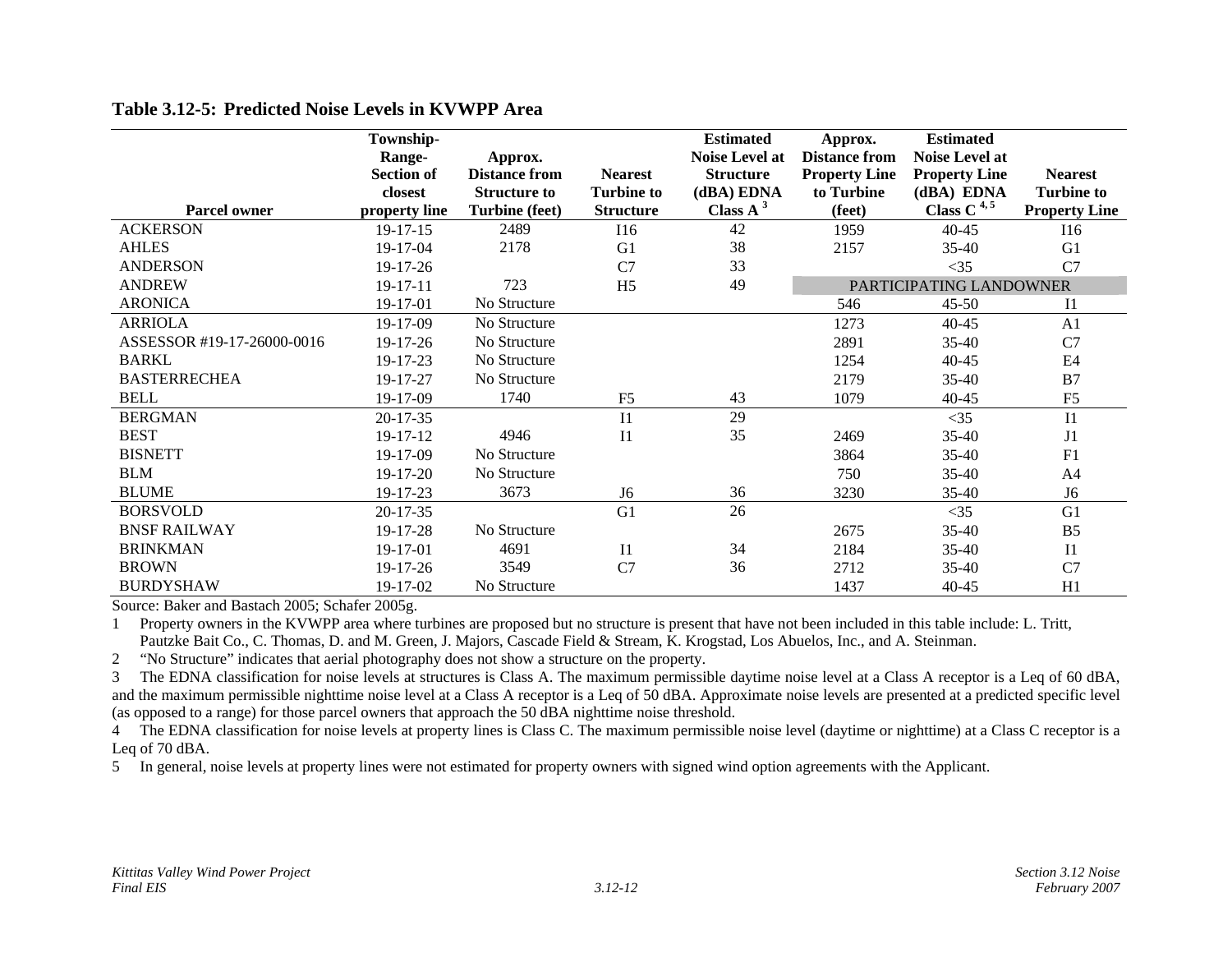| <b>Parcel owner</b> | Township-<br>Range-<br><b>Section of</b><br>closest<br>property line | Approx.<br><b>Distance from</b><br><b>Structure to</b><br><b>Turbine (feet)</b> | <b>Nearest</b><br><b>Turbine to</b><br><b>Structure</b> | <b>Estimated</b><br><b>Noise Level at</b><br><b>Structure</b><br>(dBA) EDNA<br>Class A 3 | Approx.<br><b>Distance from</b><br><b>Property Line</b><br>to Turbine<br>(feet) | <b>Estimated</b><br><b>Noise Level at</b><br><b>Property Line</b><br>(dBA) EDNA<br>Class $C$ 4, 5 | <b>Nearest</b><br><b>Turbine to</b><br><b>Property Line</b> |
|---------------------|----------------------------------------------------------------------|---------------------------------------------------------------------------------|---------------------------------------------------------|------------------------------------------------------------------------------------------|---------------------------------------------------------------------------------|---------------------------------------------------------------------------------------------------|-------------------------------------------------------------|
|                     | 19-17-23                                                             | 3146                                                                            | <b>I16</b>                                              | 39                                                                                       |                                                                                 |                                                                                                   |                                                             |
| <b>BURT</b>         | 19-17-23                                                             | 3112                                                                            | E <sub>4</sub>                                          | 39                                                                                       | 2350                                                                            | $35-40$                                                                                           | E <sub>4</sub>                                              |
|                     | 19-17-23                                                             | 2979                                                                            | E4                                                      | 39                                                                                       |                                                                                 |                                                                                                   |                                                             |
| <b>BURKE</b>        | 19-17-03                                                             | No Structure                                                                    |                                                         |                                                                                          |                                                                                 | $<$ 35                                                                                            | G1                                                          |
| <b>CAMERON</b>      | 19-17-23                                                             | 4485                                                                            | E <sub>4</sub>                                          | 36                                                                                       | 3903                                                                            | 35-40                                                                                             | J <sub>6</sub>                                              |
|                     | 19-17-23                                                             | 4567                                                                            | E4                                                      | 36                                                                                       |                                                                                 |                                                                                                   |                                                             |
| CAMPBELL, G         | 19-17-09                                                             | 1595                                                                            | F1                                                      | 40                                                                                       | 1476                                                                            | $40 - 45$                                                                                         | F1                                                          |
| CAMPBELL, J         | 19-17-23                                                             | No Structure                                                                    |                                                         |                                                                                          | 1114                                                                            | $40 - 45$                                                                                         | E <sub>4</sub>                                              |
| CAMPBELL, M         | $19 - 17 - 23$                                                       | 2244                                                                            | E <sub>3</sub>                                          | 41                                                                                       | 1114                                                                            | $40 - 45$                                                                                         | E4                                                          |
| <b>CHAR</b>         | 19-17-26                                                             | No Structure                                                                    |                                                         |                                                                                          | 2717                                                                            | 35-40                                                                                             | C7                                                          |
| <b>COE</b>          |                                                                      |                                                                                 | G1                                                      | 32                                                                                       |                                                                                 | $<$ 35                                                                                            | G1                                                          |
| <b>CORNWALL</b>     | 19-17-01                                                             | No Structure                                                                    |                                                         |                                                                                          | 2331                                                                            | 35-40                                                                                             | I <sub>1</sub>                                              |
| <b>CRAMER</b>       | $20 - 17 - 35$                                                       |                                                                                 | G1                                                      | 32                                                                                       |                                                                                 | $<$ 35                                                                                            | G1                                                          |
| <b>DARROW</b>       | 19-17-23                                                             | 3138                                                                            | E <sub>4</sub>                                          | 38                                                                                       | 2762                                                                            | 35-40                                                                                             | E <sub>4</sub>                                              |
| <b>DE FACCIO</b>    | 19-17-28                                                             | No Structure                                                                    |                                                         |                                                                                          | 2753                                                                            | 35-40                                                                                             | B <sub>5</sub>                                              |
| <b>DER YUEN</b>     | 19-17-34                                                             | No Structure                                                                    |                                                         |                                                                                          | 2323                                                                            | $35-40$                                                                                           | B7                                                          |
| <b>DNR</b>          |                                                                      | No Structure                                                                    |                                                         |                                                                                          |                                                                                 | PARTICIPATING LANDOWNER                                                                           |                                                             |
| <b>DOT</b>          | 19-17-09                                                             | No Structure                                                                    |                                                         |                                                                                          | 1275                                                                            | $40 - 45$                                                                                         | F2                                                          |
| <b>ENGELSTAD</b>    | 19-17-26                                                             | 3391                                                                            | C7                                                      | 38                                                                                       | 2180                                                                            | $40 - 45$                                                                                         | C7                                                          |
| <b>FOTHERGILL</b>   | $20 - 17 - 35$                                                       |                                                                                 | I <sub>1</sub>                                          | 29                                                                                       |                                                                                 | $<$ 35                                                                                            | I <sub>1</sub>                                              |
| <b>FITZGERALD</b>   | 19-17-04                                                             | 2858                                                                            | G <sub>2</sub>                                          | 37                                                                                       | 2442                                                                            | 35-40                                                                                             | G2                                                          |
| <b>FOSSETT</b>      | 19-17-02                                                             | 4172                                                                            | H1                                                      | 36                                                                                       | 3331                                                                            | 35-40                                                                                             | H1                                                          |
| <b>FRANKLIN</b>     | 19-17-23                                                             | 5080                                                                            | E <sub>4</sub>                                          | 36                                                                                       | 4299                                                                            | 35-40                                                                                             | J <sub>6</sub>                                              |

Source: Baker and Bastach 2005; Schafer 2005g.

1 Property owners in the KVWPP area where turbines are proposed but no structure is present that have not been included in this table include: L. Tritt, Pautzke Bait Co., C. Thomas, D. and M. Green, J. Majors, Cascade Field & Stream, K. Krogstad, Los Abuelos, Inc., and A. Steinman.

2 "No Structure" indicates that aerial photography does not show a structure on the property.

3 The EDNA classification for noise levels at structures is Class A. The maximum permissible daytime noise level at a Class A receptor is a Leq of 60 dBA, and the maximum permissible nighttime noise level at a Class A receptor is a Leq of 50 dBA. Approximate noise levels are presented at a predicted specific level (as opposed to a range) for those parcel owners that approach the 50 dBA nighttime noise threshold.

4 The EDNA classification for noise levels at property lines is Class C. The maximum permissible noise level (daytime or nighttime) at a Class C receptor is a Leq of 70 dBA.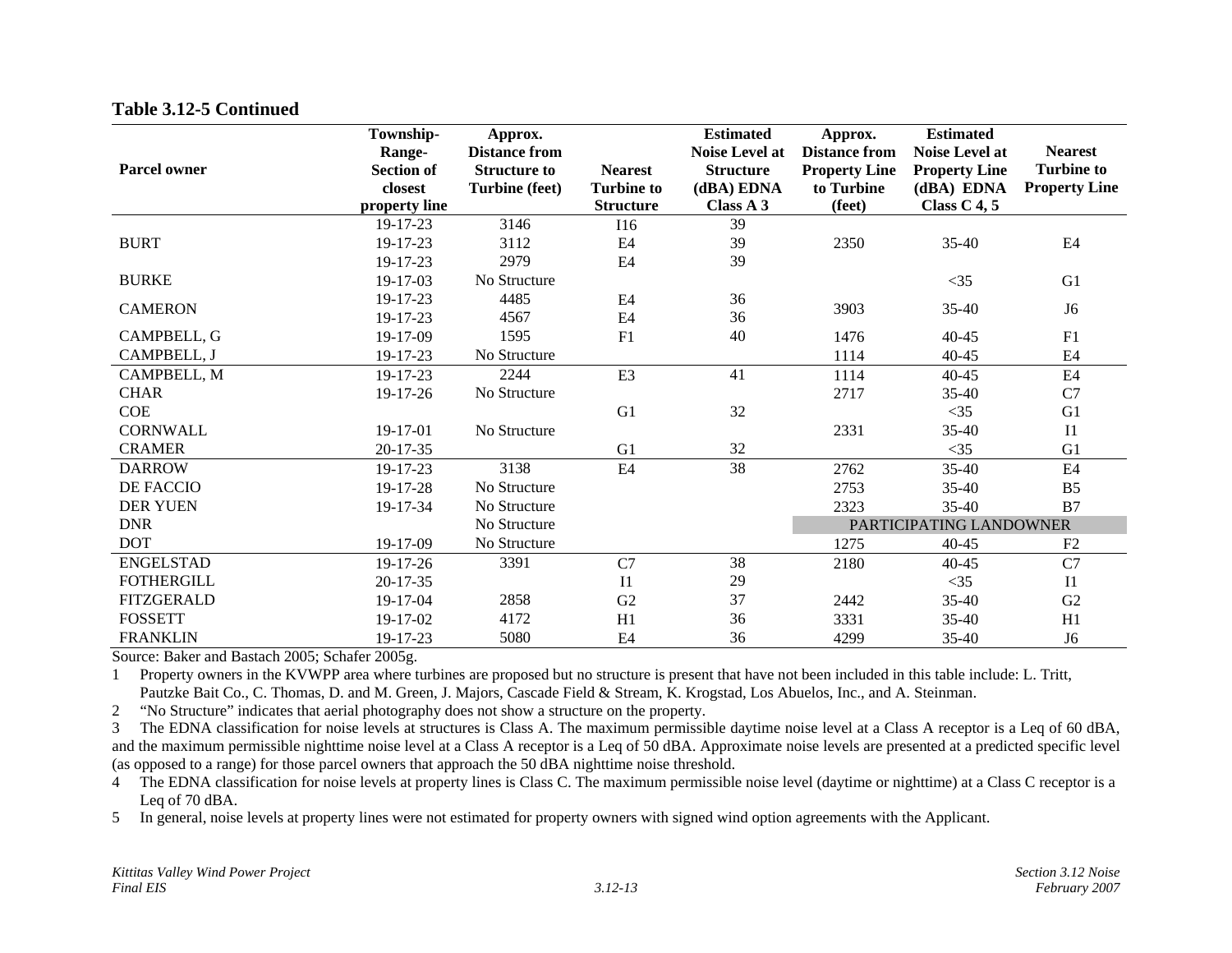| <b>Parcel owner</b> | Township-<br>Range-<br><b>Section of</b><br>closest | Approx.<br><b>Distance from</b><br><b>Structure to</b><br><b>Turbine (feet)</b> | <b>Nearest</b><br><b>Turbine to</b> | <b>Estimated</b><br>Noise Level at<br><b>Structure</b><br>(dBA) EDNA | Approx.<br><b>Distance from</b><br><b>Property Line</b><br>to Turbine | <b>Estimated</b><br><b>Noise Level at</b><br><b>Property Line</b><br>(dBA) EDNA | <b>Nearest</b><br><b>Turbine to</b> |
|---------------------|-----------------------------------------------------|---------------------------------------------------------------------------------|-------------------------------------|----------------------------------------------------------------------|-----------------------------------------------------------------------|---------------------------------------------------------------------------------|-------------------------------------|
|                     | property line                                       |                                                                                 | <b>Structure</b>                    | Class A 3                                                            | (feet)                                                                | Class $C$ 4, 5                                                                  | <b>Property Line</b>                |
| <b>FREEMAN</b>      | 19-17-26                                            | 4680                                                                            | C7                                  | 35                                                                   | 3727                                                                  | 35-40                                                                           | C7                                  |
| <b>GABRIELSON</b>   | 19-17-12                                            | No Structure                                                                    |                                     |                                                                      | 631                                                                   | $45 - 50$                                                                       | J <sub>1</sub>                      |
| <b>GALLAGHER</b>    | 19-17-13                                            | No Structure                                                                    |                                     |                                                                      | 1260                                                                  | $40 - 45$                                                                       | J2                                  |
| <b>GARRETT</b>      | $19 - 17 - 13$                                      | No Structure                                                                    |                                     |                                                                      | 538                                                                   | $45 - 50$                                                                       | J3                                  |
| <b>GASKILL</b>      | 19-17-09                                            | 1816                                                                            | F <sub>2</sub>                      | 41                                                                   | 1678                                                                  | $40 - 45$                                                                       | F <sub>2</sub>                      |
| <b>GENSON</b>       |                                                     | 1026                                                                            | H10                                 | 45                                                                   |                                                                       | PARTICIPATING LANDOWNER                                                         |                                     |
| <b>GEORGE</b>       | 19-17-28                                            | No Structure                                                                    |                                     |                                                                      | 2239                                                                  | $35 - 40$                                                                       | B7                                  |
| <b>GEREAN, L</b>    | 19-17-01                                            | 1800                                                                            | I1                                  | 39                                                                   | 1426                                                                  | $40 - 45$                                                                       | <b>I</b> 1                          |
| <b>GEREAN, T</b>    | 19-17-01                                            | 2503                                                                            | I <sub>1</sub>                      | 38                                                                   | 2094                                                                  | $40 - 45$                                                                       | I <sub>1</sub>                      |
| <b>GORDON</b>       | 19-17-23                                            | No Structure                                                                    |                                     |                                                                      | 3539                                                                  | 35-40                                                                           | E <sub>4</sub>                      |
| <b>GORSKI</b>       | 19-17-12                                            | No Structure                                                                    |                                     |                                                                      | 1114                                                                  | 40-45                                                                           | J1                                  |
| <b>HAMPTON</b>      | $20 - 17 - 35$                                      |                                                                                 | G <sub>1</sub>                      | 32                                                                   |                                                                       | $<$ 35                                                                          | G1                                  |
| <b>HARRIGAN</b>     | $20-17-35$                                          |                                                                                 | I <sub>1</sub>                      | 28                                                                   |                                                                       | $<$ 35                                                                          | I <sub>1</sub>                      |
| <b>HAVENS</b>       | 19-17-27                                            | 1994                                                                            | <b>B6</b>                           | 41                                                                   | 985                                                                   | 40-45                                                                           | B7                                  |
| <b>HAWLEY</b>       | 19-17-23                                            | 2386                                                                            | J <sub>6</sub>                      | 39                                                                   | 1824                                                                  | 40-45                                                                           | J <sub>6</sub>                      |
| <b>HENLEY GROUP</b> | 19-17-04                                            | 2121                                                                            | G1                                  | 37                                                                   | 1905                                                                  | 35-40                                                                           | G1                                  |
| <b>HENRY</b>        | 19-17-12                                            | 3060                                                                            | J1                                  | 36                                                                   | 594                                                                   | $45 - 50$                                                                       | J1                                  |
| <b>HENSON</b>       | 19-17-27                                            | 1884                                                                            | B7                                  | 39                                                                   | 1480                                                                  | 35-40                                                                           | B7                                  |
|                     | 19-17-23                                            | 3724                                                                            | E4                                  | 37                                                                   |                                                                       |                                                                                 |                                     |
| <b>HIGGINBOTHAM</b> | 19-17-23                                            | 3845                                                                            | E <sub>4</sub>                      | 37                                                                   | 3582                                                                  | 35-40                                                                           | E <sub>4</sub>                      |
| <b>HILL</b>         |                                                     |                                                                                 | G1                                  | 21                                                                   |                                                                       | $<$ 35                                                                          | G1                                  |

Source: Baker and Bastach 2005; Schafer 2005g.

1 Property owners in the KVWPP area where turbines are proposed but no structure is present that have not been included in this table include: L. Tritt, Pautzke Bait Co., C. Thomas, D. and M. Green, J. Majors, Cascade Field & Stream, K. Krogstad, Los Abuelos, Inc., and A. Steinman.

2 "No Structure" indicates that aerial photography does not show a structure on the property.

3 The EDNA classification for noise levels at structures is Class A. The maximum permissible daytime noise level at a Class A receptor is a Leq of 60 dBA, and the maximum permissible nighttime noise level at a Class A receptor is a Leq of 50 dBA. Approximate noise levels are presented at a predicted specific level (as opposed to a range) for those parcel owners that approach the 50 dBA nighttime noise threshold.

4 The EDNA classification for noise levels at property lines is Class C. The maximum permissible noise level (daytime or nighttime) at a Class C receptor is a Leq of 70 dBA.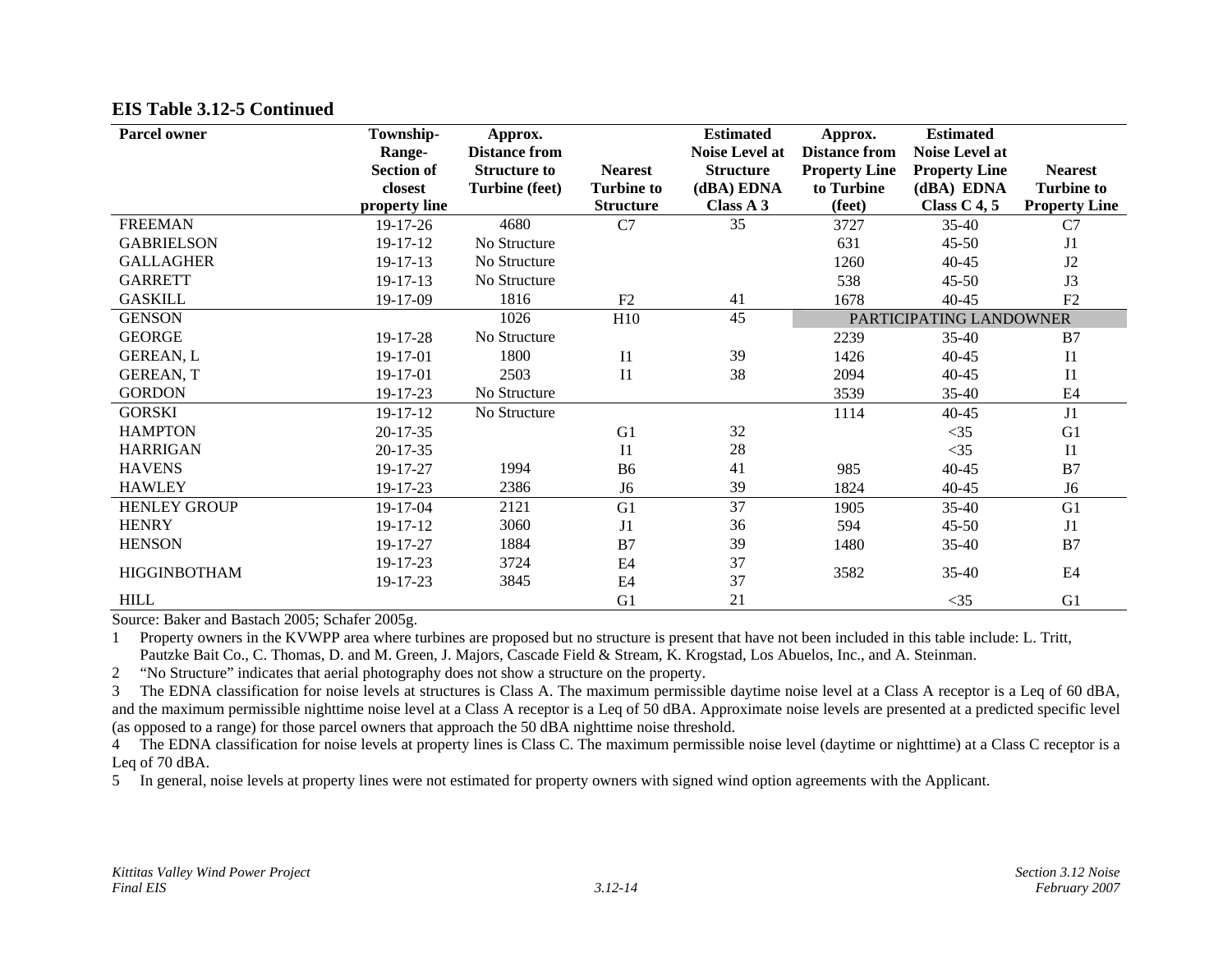| <b>Parcel owner</b>  | Township-<br>Range-<br><b>Section of</b><br>closest | Approx.<br><b>Distance from</b><br><b>Structure to</b><br><b>Turbine (feet)</b> | <b>Nearest</b><br><b>Turbine to</b> | <b>Estimated</b><br><b>Noise Level at</b><br><b>Structure</b><br>(dBA) EDNA | Approx.<br><b>Distance from</b><br><b>Property Line</b><br>to Turbine | <b>Estimated</b><br><b>Noise Level at</b><br><b>Property Line</b><br>(dBA) EDNA | <b>Nearest</b><br><b>Turbine to</b> |
|----------------------|-----------------------------------------------------|---------------------------------------------------------------------------------|-------------------------------------|-----------------------------------------------------------------------------|-----------------------------------------------------------------------|---------------------------------------------------------------------------------|-------------------------------------|
| <b>HINK</b>          | property line<br>19-17-04                           | 2935                                                                            | <b>Structure</b><br>F1              | Class A 3<br>37                                                             | (feet)<br>2270                                                        | Class $C$ 4, 5<br>$35 - 40$                                                     | <b>Property Line</b><br>F1          |
| <b>HOLLISTER</b>     |                                                     | No Structure                                                                    |                                     |                                                                             |                                                                       |                                                                                 |                                     |
|                      | 19-17-23                                            |                                                                                 |                                     |                                                                             | 557                                                                   | $45 - 50$                                                                       | J <sub>6</sub>                      |
| <b>HOLMQUIST</b>     | 19-17-21                                            | No Structure                                                                    |                                     |                                                                             | 984                                                                   | 40-45                                                                           | B1                                  |
| <b>HOLTZ</b>         | 19-17-09                                            | No Structure                                                                    |                                     |                                                                             | 1497                                                                  | $35 - 40$                                                                       | F1                                  |
| JACKSON, MARK S.     | 19-17-09                                            | 2326                                                                            | A <sub>1</sub>                      | 37                                                                          | 1823                                                                  | $35-40$                                                                         | A <sub>1</sub>                      |
| <b>JARNAGIN</b>      | 201-17-35                                           |                                                                                 | I1                                  | 31                                                                          |                                                                       | $<$ 35                                                                          | I1                                  |
| <b>JONES</b>         | $19-17-26$                                          | 3102                                                                            | C7                                  | 38                                                                          | 1917                                                                  | $40 - 45$                                                                       | C7                                  |
| <b>JORGENSON</b>     | 19-17-09                                            | No Structure                                                                    |                                     |                                                                             | 2203                                                                  | $35 - 40$                                                                       | F1                                  |
| <b>KELLY</b>         | 19-17-28                                            | No Structure                                                                    |                                     |                                                                             | 2837                                                                  | $35-40$                                                                         | B7                                  |
| <b>KIRCHMAN</b>      | 19-17-13                                            | No Structure                                                                    |                                     |                                                                             | 775                                                                   | $45 - 50$                                                                       | J3                                  |
| KITTITAS CO TAX DEED | 19-17-28                                            | No Structure                                                                    |                                     |                                                                             | 3256                                                                  | $35 - 40$                                                                       | <b>B4</b>                           |
| KITTITAS RECLAMATION |                                                     | No Structure                                                                    |                                     |                                                                             |                                                                       |                                                                                 |                                     |
| <b>DISTRICT</b>      | 19-17-26                                            |                                                                                 |                                     |                                                                             | 713                                                                   | 40-45                                                                           | B7                                  |
| <b>KUHN</b>          | 19-17-13                                            | No Structure                                                                    |                                     |                                                                             | 910                                                                   | 40-45                                                                           | J <sub>2</sub>                      |
| <b>LEGOWSKI</b>      | 20-17-35                                            |                                                                                 | G <sub>1</sub>                      | 33                                                                          |                                                                       | $<$ 35                                                                          | G1                                  |
| <b>LOS ABUELOS</b>   |                                                     | No Structure                                                                    |                                     |                                                                             |                                                                       | PARTICIPATING LANDOWNER                                                         |                                     |
| <b>MARTIN</b>        | 19-17-04                                            | 4360                                                                            | F1                                  | 35                                                                          | 2757                                                                  | $35 - 40$                                                                       | F1                                  |
| <b>MCFARLAND</b>     | 19-17-28                                            | No Structure                                                                    |                                     |                                                                             | 1462                                                                  | 40-45                                                                           | <b>B4</b>                           |
| <b>MCLEOD</b>        | 19-17-28                                            | No Structure                                                                    |                                     |                                                                             | 3150                                                                  | $35 - 40$                                                                       | B <sub>5</sub>                      |
| <b>MILLETT</b>       | 19-17-23                                            | 2098                                                                            | E <sub>3</sub>                      | 41                                                                          | 1155                                                                  | 40-45                                                                           | E <sub>4</sub>                      |
| <b>MEYER</b>         | 19-17-01                                            | No Structure                                                                    |                                     |                                                                             | 2740                                                                  | 40-45                                                                           | I <sub>1</sub>                      |

Source: Baker and Bastach 2005; Schafer 2005g.

1 Property owners in the KVWPP area where turbines are proposed but no structure is present that have not been included in this table include: L. Tritt, Pautzke Bait Co., C. Thomas, D. and M. Green, J. Majors, Cascade Field & Stream, K. Krogstad, Los Abuelos, Inc., and A. Steinman.

2 "No Structure" indicates that aerial photography does not show a structure on the property.

3 The EDNA classification for noise levels at structures is Class A. The maximum permissible daytime noise level at a Class A receptor is a Leq of 60 dBA, and the maximum permissible nighttime noise level at a Class A receptor is a Leq of 50 dBA. Approximate noise levels are presented at a predicted specific level (as opposed to a range) for those parcel owners that approach the 50 dBA nighttime noise threshold.

<sup>4</sup> The EDNA classification for noise levels at property lines is Class C. The maximum permissible noise level (daytime or nighttime) at a Class C receptor is a Leq of 70 dBA.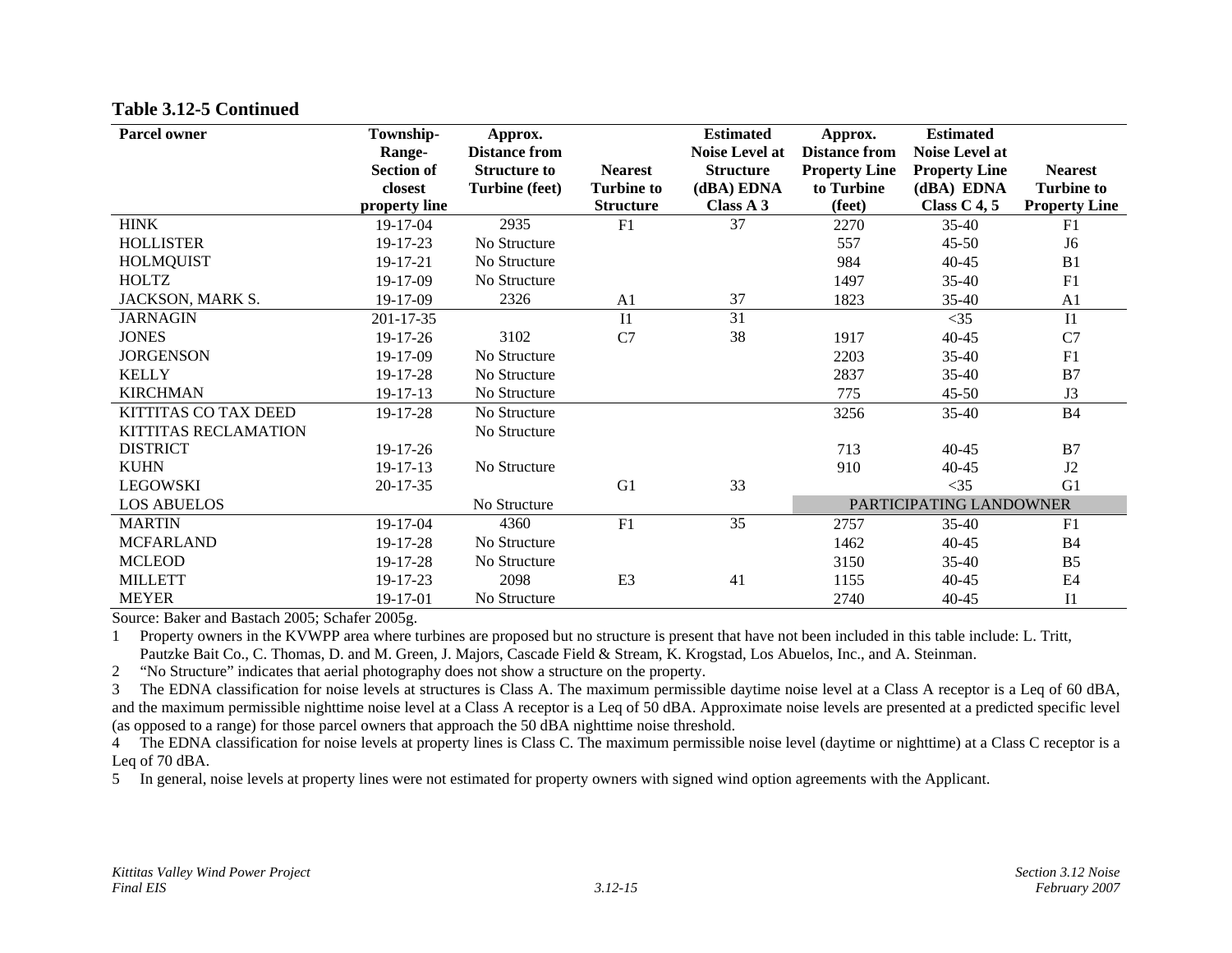| <b>Parcel owner</b>         | Township-<br>Range-<br><b>Section of</b><br>closest<br>property line | Approx.<br><b>Distance from</b><br><b>Structure to</b><br><b>Turbine (feet)</b> | <b>Nearest</b><br><b>Turbine to</b><br><b>Structure</b> | <b>Estimated</b><br><b>Noise Level at</b><br><b>Structure</b><br>(dBA) EDNA<br>Class A 3 | Approx.<br><b>Distance from</b><br><b>Property Line</b><br>to Turbine<br>(feet) | <b>Estimated</b><br><b>Noise Level at</b><br><b>Property Line</b><br>(dBA) EDNA<br>Class $C$ 4, 5 | <b>Nearest</b><br><b>Turbine to</b><br><b>Property Line</b> |
|-----------------------------|----------------------------------------------------------------------|---------------------------------------------------------------------------------|---------------------------------------------------------|------------------------------------------------------------------------------------------|---------------------------------------------------------------------------------|---------------------------------------------------------------------------------------------------|-------------------------------------------------------------|
| <b>MILLER</b>               | $19 - 17 - 15$                                                       | No Structure                                                                    |                                                         |                                                                                          | 1284                                                                            | $40 - 45$                                                                                         | I16                                                         |
| <b>MORRAITIS</b>            | 19-17-02                                                             | 1000                                                                            | H1                                                      | 48                                                                                       | 758                                                                             | $45 - 50$                                                                                         | H1                                                          |
| <b>MOERY</b>                | $20 - 17 - 35$                                                       |                                                                                 | I <sub>1</sub>                                          | 33                                                                                       |                                                                                 | $<$ 35                                                                                            | I <sub>1</sub>                                              |
| <b>MORSE</b>                | 19-18-07                                                             | No Structure                                                                    |                                                         |                                                                                          | 3560                                                                            | $35 - 40$                                                                                         | J1                                                          |
| <b>MURPHY</b>               | 19-17-23                                                             | No Structure                                                                    |                                                         |                                                                                          | 3271                                                                            | 35-40                                                                                             | J <sub>6</sub>                                              |
| <b>NIELSEN</b>              | $20 - 17 - 35$                                                       |                                                                                 | I <sub>1</sub>                                          | 32                                                                                       |                                                                                 | $<$ 35                                                                                            |                                                             |
| <b>NELSON CREEK VISIONS</b> | 19-17-09                                                             | No Structure                                                                    |                                                         |                                                                                          | 3514                                                                            | 35-40                                                                                             | F2                                                          |
| <b>NELSON</b>               | $19 - 17 - 14$                                                       | 1253                                                                            | J3                                                      | 46                                                                                       | 538                                                                             | $45 - 50$                                                                                         | I13                                                         |
| <b>NEUMAN</b>               | 19-17-27                                                             | No Structure                                                                    |                                                         |                                                                                          | 2158                                                                            | $35 - 40$                                                                                         | B7                                                          |
| <b>NORTH</b>                | 19-17-09                                                             | 2622                                                                            | A <sub>1</sub>                                          | 38                                                                                       | 1955                                                                            | $35 - 40$                                                                                         | A <sub>1</sub>                                              |
| <b>OBERHANSLEY</b>          | $19 - 17 - 02$                                                       | No Structure                                                                    |                                                         |                                                                                          | 2662                                                                            | $45 - 50$                                                                                         | H1                                                          |
| <b>PARKER</b>               | 19-17-01                                                             | No Structure                                                                    |                                                         |                                                                                          | 2277                                                                            | $35 - 40$                                                                                         | I1                                                          |
| <b>PEARSON</b>              | 19-17-27                                                             | No Structure                                                                    |                                                         |                                                                                          | 1232                                                                            | $35-40$                                                                                           | B7                                                          |
| <b>PENTZ</b>                | 19-18-07                                                             | No Structure                                                                    |                                                         |                                                                                          | 3196                                                                            | $35 - 40$                                                                                         | J1                                                          |
| <b>POLLOCK</b>              | 19-17-34                                                             | No Structure                                                                    |                                                         |                                                                                          | 2320                                                                            | $35 - 40$                                                                                         | B7                                                          |
| <b>POULIN</b>               | 19-17-26                                                             | No Structure                                                                    |                                                         |                                                                                          | 1642                                                                            | $35-40$                                                                                           | C7                                                          |
| <b>PTASZYNSKI</b>           | 19-17-26                                                             | 2904                                                                            | C7                                                      | 36                                                                                       | 2159                                                                            | $35 - 40$                                                                                         | C7                                                          |
| <b>RAINBOW VALLEY RANCH</b> |                                                                      | 2352                                                                            |                                                         | 37                                                                                       |                                                                                 |                                                                                                   |                                                             |
| <b>LLC</b>                  | 19-17-04                                                             |                                                                                 | G <sub>1</sub>                                          |                                                                                          | 2039                                                                            | $35 - 40$                                                                                         | G1                                                          |
| <b>RANCH ON SWAUK CREEK</b> | 19-17-03                                                             | 6322                                                                            | G1                                                      | 29                                                                                       |                                                                                 |                                                                                                   |                                                             |
| LLC, THE                    | 19-17-03                                                             | 5959                                                                            | G <sub>1</sub>                                          | 29                                                                                       | 580                                                                             | $45 - 50$                                                                                         | G1                                                          |
|                             | 19-17-03                                                             | 5583                                                                            | G1                                                      | 30                                                                                       |                                                                                 |                                                                                                   |                                                             |
| <b>RAND</b>                 | 19-17-09                                                             | No Structure                                                                    |                                                         |                                                                                          | 1412                                                                            | $40 - 45$                                                                                         | F4                                                          |

Source: Baker and Bastach 2005; Schafer 2005g.

1 Property owners in the KVWPP area where turbines are proposed but no structure is present that have not been included in this table include: L. Tritt, Pautzke Bait Co., C. Thomas, D. and M. Green, J. Majors, Cascade Field & Stream, K. Krogstad, Los Abuelos, Inc., and A. Steinman.

2 "No Structure" indicates that aerial photography does not show a structure on the property.

3 The EDNA classification for noise levels at structures is Class A. The maximum permissible daytime noise level at a Class A receptor is a Leq of 60 dBA, and the maximum permissible nighttime noise level at a Class A receptor is a Leq of 50 dBA. Approximate noise levels are presented at a predicted specific level (as opposed to a range) for those parcel owners that approach the 50 dBA nighttime noise threshold.

4 The EDNA classification for noise levels at property lines is Class C. The maximum permissible noise level (daytime or nighttime) at a Class C receptor is a Leq of 70 dBA.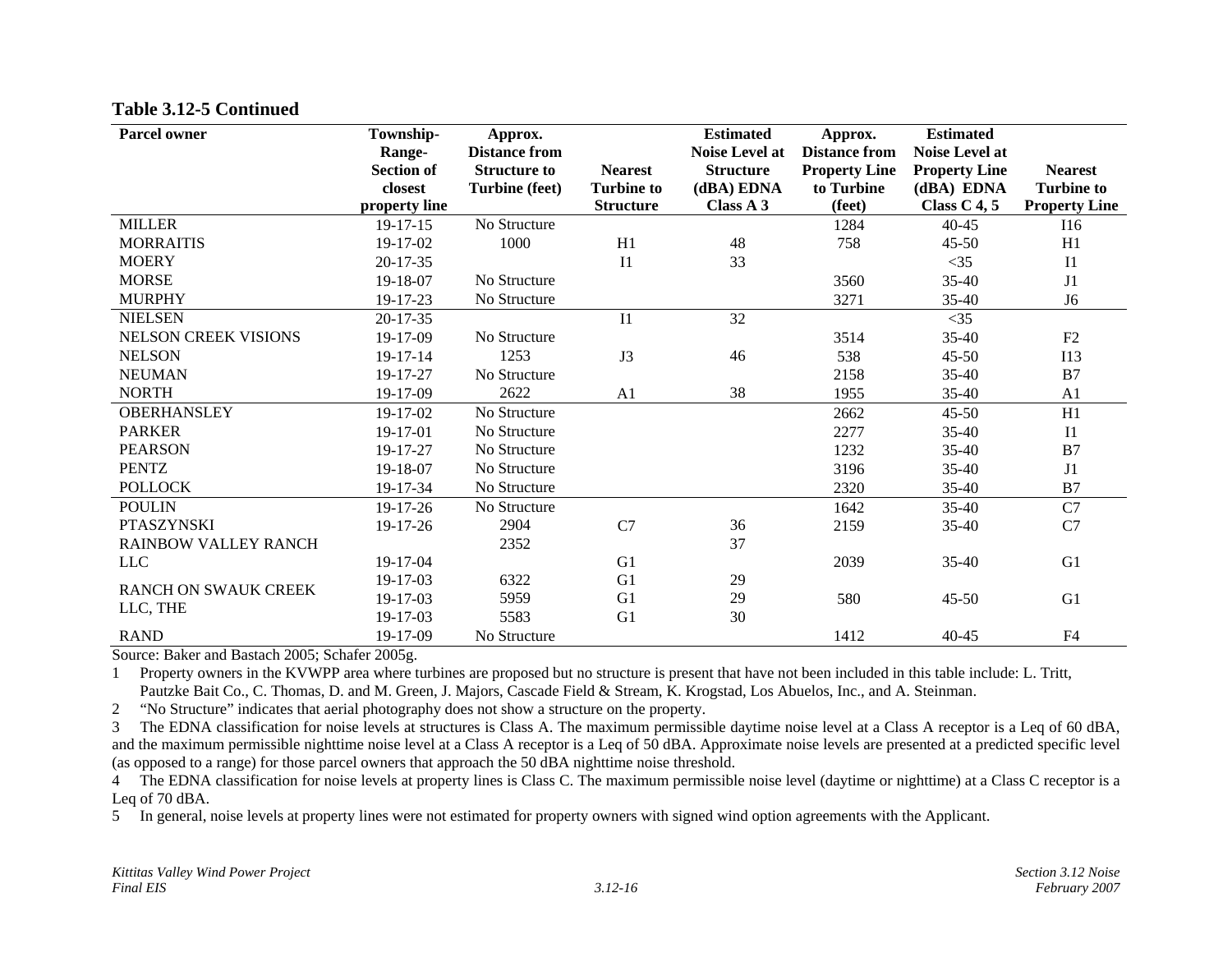| <b>Parcel owner</b>        | Township-<br>Range-<br><b>Section of</b><br>closest<br>property line | Approx.<br><b>Distance from</b><br><b>Structure to</b><br><b>Turbine (feet)</b> | <b>Nearest</b><br><b>Turbine to</b><br><b>Structure</b> | <b>Estimated</b><br><b>Noise Level at</b><br><b>Structure</b><br>(dBA) EDNA<br>Class A 3 | Approx.<br><b>Distance from</b><br><b>Property Line</b><br>to Turbine<br>(feet) | <b>Estimated</b><br><b>Noise Level at</b><br><b>Property Line</b><br>(dBA) EDNA<br>Class $C$ 4, 5 | <b>Nearest</b><br><b>Turbine to</b><br><b>Property Line</b> |  |
|----------------------------|----------------------------------------------------------------------|---------------------------------------------------------------------------------|---------------------------------------------------------|------------------------------------------------------------------------------------------|---------------------------------------------------------------------------------|---------------------------------------------------------------------------------------------------|-------------------------------------------------------------|--|
| <b>REILLEY</b>             | 19-17-26                                                             | No Structure                                                                    |                                                         |                                                                                          | 1716                                                                            | $40 - 45$                                                                                         | C7                                                          |  |
| <b>ROBERTSON</b>           | 19-17-09                                                             | 1373                                                                            | A <sub>1</sub>                                          | 42                                                                                       | 1239                                                                            | 40-45                                                                                             | A1                                                          |  |
| <b>ROMERO</b>              | $19 - 17 - 15$                                                       | No Structure                                                                    |                                                         |                                                                                          | 1195                                                                            | 40-45                                                                                             | <b>I16</b>                                                  |  |
| <b>SAFFORD</b>             | 19-17-09                                                             | No Structure                                                                    |                                                         |                                                                                          | 4325                                                                            | $35-40$                                                                                           | F <sub>2</sub>                                              |  |
| SANDALL                    | $20 - 17 - 35$                                                       |                                                                                 | G1                                                      | 32                                                                                       |                                                                                 | $<$ 35                                                                                            | G1                                                          |  |
| <b>SAUNDERS</b>            | $20 - 17 - 35$                                                       |                                                                                 | I <sub>1</sub>                                          | 30                                                                                       |                                                                                 | $<$ 35                                                                                            | I <sub>1</sub>                                              |  |
| <b>SCHALLER</b>            | 19-17-09                                                             | No Structure                                                                    |                                                         |                                                                                          | 2306                                                                            | $35 - 40$                                                                                         | F1                                                          |  |
| <b>SCHOBER</b>             |                                                                      | No Structure                                                                    |                                                         |                                                                                          |                                                                                 | PARTICIPATING LANDOWNER                                                                           |                                                             |  |
| <b>SCHWAB</b>              | $19 - 17 - 13$                                                       | 2098                                                                            | J4                                                      | 41                                                                                       | 575                                                                             | $45 - 50$                                                                                         | J4                                                          |  |
| <b>SIEGL</b>               | $20 - 17 - 35$                                                       |                                                                                 | I <sub>1</sub>                                          | 31                                                                                       |                                                                                 | $<$ 35                                                                                            | I <sub>1</sub>                                              |  |
| <b>SHERMAN</b>             | $19 - 17 - 13$                                                       | No Structure                                                                    |                                                         |                                                                                          | 854                                                                             | $45 - 50$                                                                                         | J <sub>6</sub>                                              |  |
| <b>SHORETT</b>             | 19-17-09                                                             | No Structure                                                                    |                                                         |                                                                                          | 2118                                                                            | $35 - 40$                                                                                         | A1                                                          |  |
| <b>SHULTS</b>              | 19-17-23                                                             | 3359<br>3448                                                                    | E4<br>E4                                                | 38<br>38                                                                                 | 1262                                                                            | $40 - 45$                                                                                         | E <sub>4</sub>                                              |  |
| <b>SIX TEN INVESTMENTS</b> | 19-17-26                                                             | No Structure                                                                    |                                                         |                                                                                          | 1355                                                                            | $40 - 45$                                                                                         | C7                                                          |  |
| <b>SLAPE</b>               | 20-17-35                                                             |                                                                                 | I <sub>1</sub>                                          | 33                                                                                       |                                                                                 | $<$ 35                                                                                            | I <sub>1</sub>                                              |  |
| <b>SMITH</b>               | $19 - 17 - 15$                                                       | No Structure                                                                    |                                                         |                                                                                          | 1492                                                                            | $40 - 45$                                                                                         | <b>I16</b>                                                  |  |
| SPRINGWOOD RANCH           | 19-17-28                                                             | No Structure                                                                    |                                                         |                                                                                          | 3281                                                                            | 35-40                                                                                             | <b>B4</b>                                                   |  |
| <b>STEWART</b>             | $20-17-35$                                                           | 3804                                                                            | I1                                                      | 35                                                                                       | 3321                                                                            | 35-40                                                                                             | I1                                                          |  |
| <b>STORWICK</b>            | $19 - 17 - 15$                                                       | No Structure                                                                    |                                                         |                                                                                          | 1509                                                                            | 40-45                                                                                             | E2                                                          |  |
| <b>SWAUK VALLEY RANCH</b>  | 19-17-17                                                             | No Structure                                                                    |                                                         |                                                                                          | 612                                                                             | $45 - 50$                                                                                         | A <sub>4</sub>                                              |  |

Source: Baker and Bastach 2005; Schafer 2005g.

1 Property owners in the KVWPP area where turbines are proposed but no structure is present that have not been included in this table include: L. Tritt, Pautzke Bait Co., C. Thomas, D. and M. Green, J. Majors, Cascade Field & Stream, K. Krogstad, Los Abuelos, Inc., and A. Steinman.

2 "No Structure" indicates that aerial photography does not show a structure on the property.

3 The EDNA classification for noise levels at structures is Class A. The maximum permissible daytime noise level at a Class A receptor is a Leq of 60 dBA, and the maximum permissible nighttime noise level at a Class A receptor is a Leq of 50 dBA. Approximate noise levels are presented at a predicted specific level (as opposed to a range) for those parcel owners that approach the 50 dBA nighttime noise threshold.

4 The EDNA classification for noise levels at property lines is Class C. The maximum permissible noise level (daytime or nighttime) at a Class C receptor is a Leq of 70 dBA.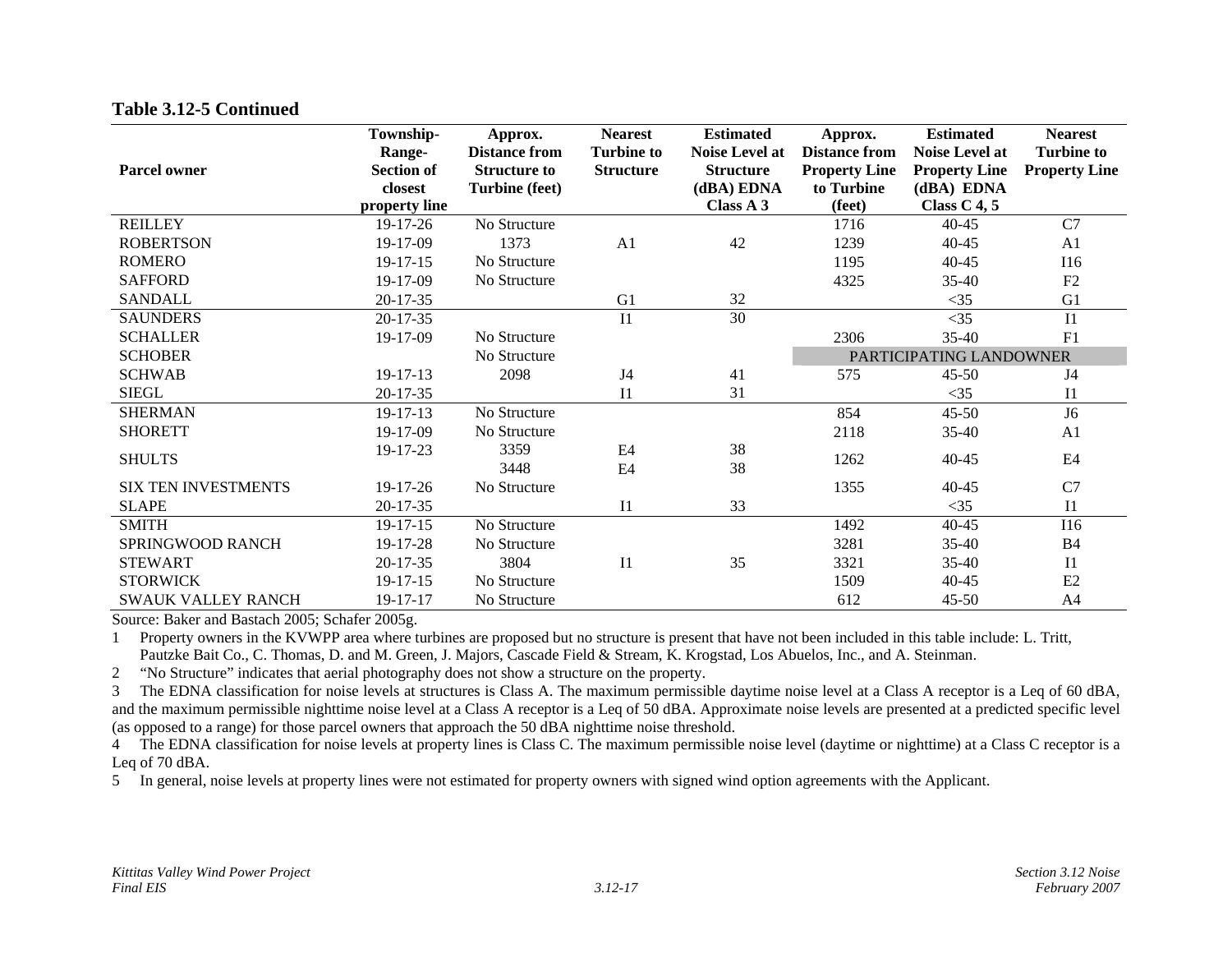| <b>Parcel owner</b>          | Township-<br>Range-<br><b>Section of</b><br>closest<br>property line | Approx.<br><b>Distance from</b><br><b>Structure to</b><br><b>Turbine (feet)</b> | <b>Nearest</b><br><b>Turbine to</b><br><b>Structure</b> | <b>Estimated</b><br><b>Noise Level at</b><br><b>Structure</b><br>(dBA) EDNA<br>Class A 3 | Approx.<br><b>Distance from</b><br><b>Property Line</b><br>to Turbine<br>(feet) | <b>Estimated</b><br><b>Noise Level at</b><br><b>Property Line</b><br>(dBA) EDNA<br>Class $C$ 4, 5 | <b>Nearest</b><br><b>Turbine to</b><br><b>Property Line</b> |
|------------------------------|----------------------------------------------------------------------|---------------------------------------------------------------------------------|---------------------------------------------------------|------------------------------------------------------------------------------------------|---------------------------------------------------------------------------------|---------------------------------------------------------------------------------------------------|-------------------------------------------------------------|
| <b>SWEEN</b>                 | $20 - 17 - 35$                                                       |                                                                                 | I <sub>1</sub>                                          | 23                                                                                       |                                                                                 | $<$ 35                                                                                            | $_{\rm II}$                                                 |
| <b>SZUBA</b>                 | 19-18-07                                                             | No Structure                                                                    |                                                         |                                                                                          | 3215                                                                            | $35 - 40$                                                                                         | J1                                                          |
| <b>TAASEVIGEN</b>            | 19-17-23                                                             |                                                                                 | J <sub>6</sub>                                          | 35                                                                                       |                                                                                 | $<$ 35                                                                                            | J <sub>6</sub>                                              |
| <b>TATE</b>                  | $19-17-26$                                                           | 3081                                                                            | C7                                                      | 37                                                                                       | 2958                                                                            | $35 - 40$                                                                                         | C7                                                          |
|                              | 19-17-04                                                             | 2555                                                                            | F1                                                      | 36                                                                                       |                                                                                 |                                                                                                   |                                                             |
| <b>THAYER</b>                |                                                                      | 2339                                                                            | F1                                                      | 37                                                                                       | 1880                                                                            | $35-40$                                                                                           | G <sub>2</sub>                                              |
|                              |                                                                      | 2227                                                                            | F <sub>1</sub>                                          | 37                                                                                       |                                                                                 |                                                                                                   |                                                             |
| <b>THOMAS</b>                |                                                                      | No Structure                                                                    |                                                         |                                                                                          |                                                                                 | PARTICIPATING LANDOWNER                                                                           |                                                             |
| THOMPSON, B                  | $19 - 17 - 14$                                                       | 1226                                                                            | J <sub>6</sub>                                          | 45                                                                                       | 575                                                                             | $45 - 50$                                                                                         | I14                                                         |
| THOMPSON, C                  | 19-18-07                                                             | No Structure                                                                    |                                                         |                                                                                          | 3156                                                                            | $35-40$                                                                                           | J1                                                          |
| <b>TONSETH</b>               | 19-17-28                                                             | No Structure                                                                    |                                                         |                                                                                          | 2195                                                                            | $35 - 40$                                                                                         | B <sub>5</sub>                                              |
| <b>US TIMBERLANDS YAKIMA</b> |                                                                      |                                                                                 | G1                                                      | 25                                                                                       |                                                                                 |                                                                                                   |                                                             |
| <b>LLC</b>                   |                                                                      |                                                                                 |                                                         |                                                                                          |                                                                                 |                                                                                                   |                                                             |
| WEILER                       | $20 - 17 - 35$                                                       | No Structure                                                                    |                                                         |                                                                                          | 4607                                                                            | 35-40                                                                                             | I1                                                          |
| <b>WHITELEY</b>              | 19-17-15                                                             | No Structure                                                                    |                                                         |                                                                                          | 1185                                                                            | $40 - 45$                                                                                         | I16                                                         |
| <b>WILKENS</b>               | $19-17-13$                                                           | No Structure                                                                    |                                                         |                                                                                          | 580                                                                             | $45 - 50$                                                                                         | J4                                                          |
| <b>WILSON</b>                | $20 - 17 - 35$                                                       | 5759                                                                            | H1                                                      | 34                                                                                       | 4769                                                                            | 35-40                                                                                             | H1                                                          |
| <b>WINES</b>                 | 19-17-23                                                             | No Structure                                                                    |                                                         |                                                                                          | 704                                                                             | $45 - 50$                                                                                         | I16                                                         |
| <b>WINES/SNOVER</b>          | 19-17-23                                                             | 2921                                                                            | J <sub>6</sub>                                          | 39                                                                                       | 996                                                                             | $40 - 45$                                                                                         | <b>I16</b>                                                  |
| <b>WINKLE</b>                | 19-17-23                                                             | 3869                                                                            | E4                                                      | 37                                                                                       | 3300                                                                            | 35-40                                                                                             | E <sub>4</sub>                                              |
| <b>YEAGER</b>                | 19-17-04                                                             | 2442                                                                            | G2                                                      | 36                                                                                       | 1894                                                                            | $35 - 40$                                                                                         | G <sub>2</sub>                                              |
| <b>ZELLMER</b>               | 19-17-23                                                             | 1547                                                                            | E <sub>3</sub>                                          | 43                                                                                       | 1220                                                                            | $40 - 45$                                                                                         | I16                                                         |

Source: Baker and Bastach 2005; Schafer 2005g.

1 Property owners in the KVWPP area where turbines are proposed but no structure is present that have not been included in this table include: L. Tritt, Pautzke Bait Co., C. Thomas, D. and M. Green, J. Majors, Cascade Field & Stream, K. Krogstad, Los Abuelos, Inc., and A. Steinman.

2 "No Structure" indicates that aerial photography does not show a structure on the property.

3 The EDNA classification for noise levels at structures is Class A. The maximum permissible daytime noise level at a Class A receptor is a Leq of 60 dBA, and the maximum permissible nighttime noise level at a Class A receptor is a Leq of 50 dBA. Approximate noise levels are presented at a predicted specific level (as opposed to a range) for those parcel owners that approach the 50 dBA nighttime noise threshold.

4 The EDNA classification for noise levels at property lines is Class C. The maximum permissible noise level (daytime or nighttime) at a Class C receptor is a Leq of 70 dBA.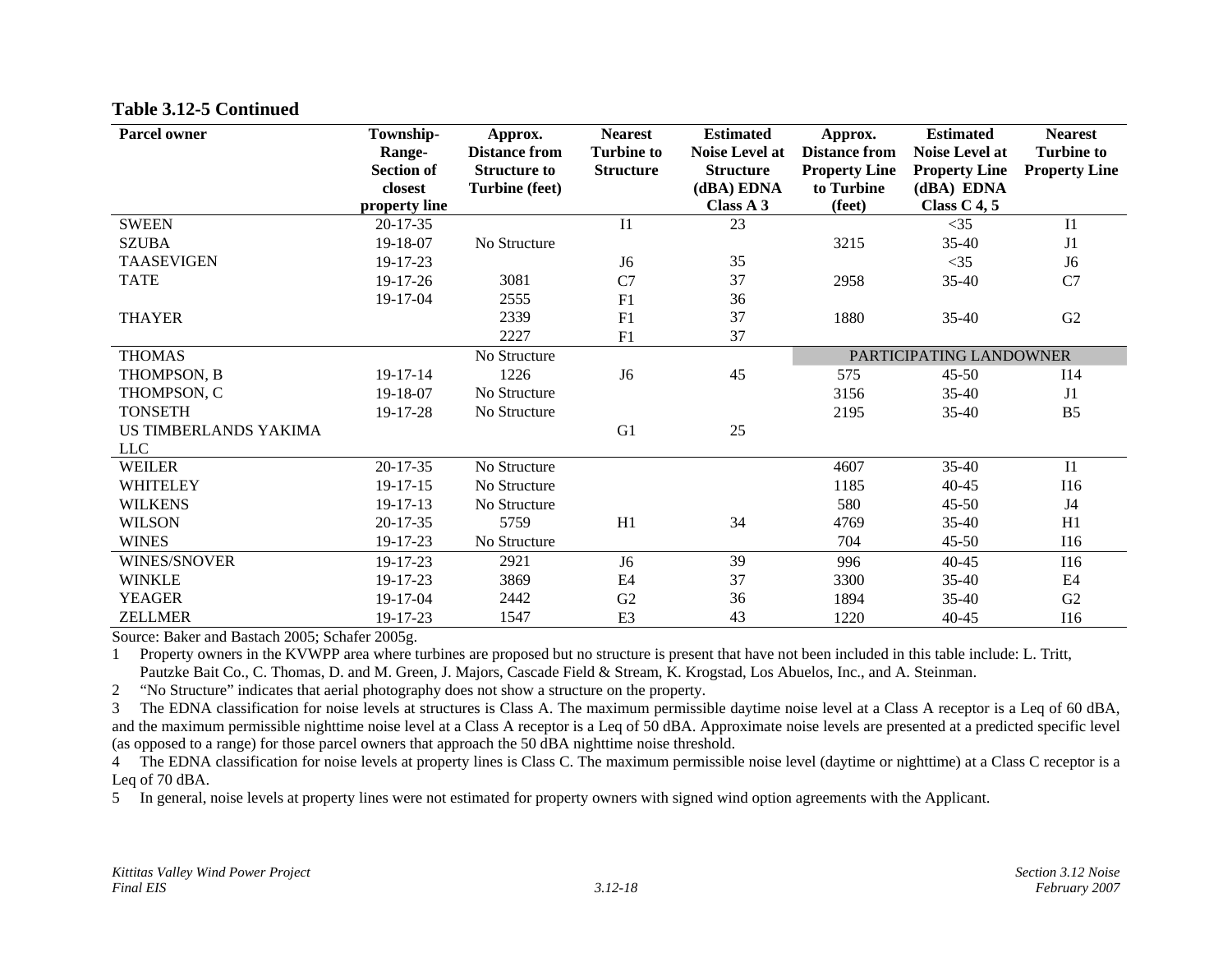### *Increase in Ambient Background Noise Levels*

Ambient background noise levels were not measured at specific project area receptors. However, general observations can be made based on available data. As described above in the Affected Environment section, ambient background noise levels were measured over several days at three locations within the project area. Throughout the measurement period, wind speed at Location A and B measurement sites never exceeded 10 mph. Noise levels varied throughout the day and for the most part depended upon wind speeds.

Predicted noise levels during project operation at the residences closest to noise measurement Location A (owners Anthony and Gaskill) ranged between 40 to 45 dBA. This corresponds to the ambient average  $L_{eq}$  dBA measured in the mid-40s. Predicted operational noise levels at the two structures closest to noise measurement Location B (owners Zellmer and Genson) resulted in noise levels ranging between 43 to 45 dBA. These are lower than the ambient noise levels in this area with a  $L_{eq}$  average measured in the low to mid-50s dBA. Based on this comparison, the anticipated difference between the measured ambient and predicted noise levels at these receptors should not be perceived as a noticeable increase. Location C had an average  $L_{eq}$  dBA over the 12-day monitoring period in the mid- to upper 30s. Predicted noise levels during project operations at the residences closest to this measurement location (owners Nelson and Steinman/Geisick) ranged between 45 to 46 dBA. Therefore, the anticipated difference between the measured ambient and predicted noise levels in this part of the project area could be subjectively heard as approximately a doubling in loudness and would likely cause an adverse community response.

As stated in Section 3.12.1 above, there are no state or Kittitas County regulatory limits regarding an allowable increase above background noise levels caused by industrial projects. Noise modeling results indicate that project operations would not exceed regulatory threshold levels. Furthermore, the Applicant has entered into wind option agreements with landowners on whose property wind power facilities are proposed. These agreements contain provisions for generally accepting the impacts (including noise effects) of having these turbines on their property (Taylor, pers. comm., 2003). However, lack of a regulatory standard does not preclude the possibility that changes in background noise levels could be perceived as adverse depending on the magnitude of that change and the nature of the receptor. Given the variation in the size and location of proposed turbines under the proposed action scenarios, distances between turbines and receptors, and effects of wind speed, perceived changes in noise levels throughout the project area would be variable, and could range from no perceived effect to an adverse effect. Given the level of concern raised by the public about the potential effects of operational noise and the variability of final turbine sizes and locations, mitigation measures are recommended below to ensure that project operations comply with applicable regulatory thresholds to protect nearby receptors from adverse noise effects.

## *High Voltage Transmission Line Noise*

Noise associated with operation of proposed high-voltage transmission lines would be corona noise during infrequent wet or foggy weather. Corona noise is a low-frequency hum (120 hertz) and crackling caused by partial breakdown of the insulting properties of air surrounding the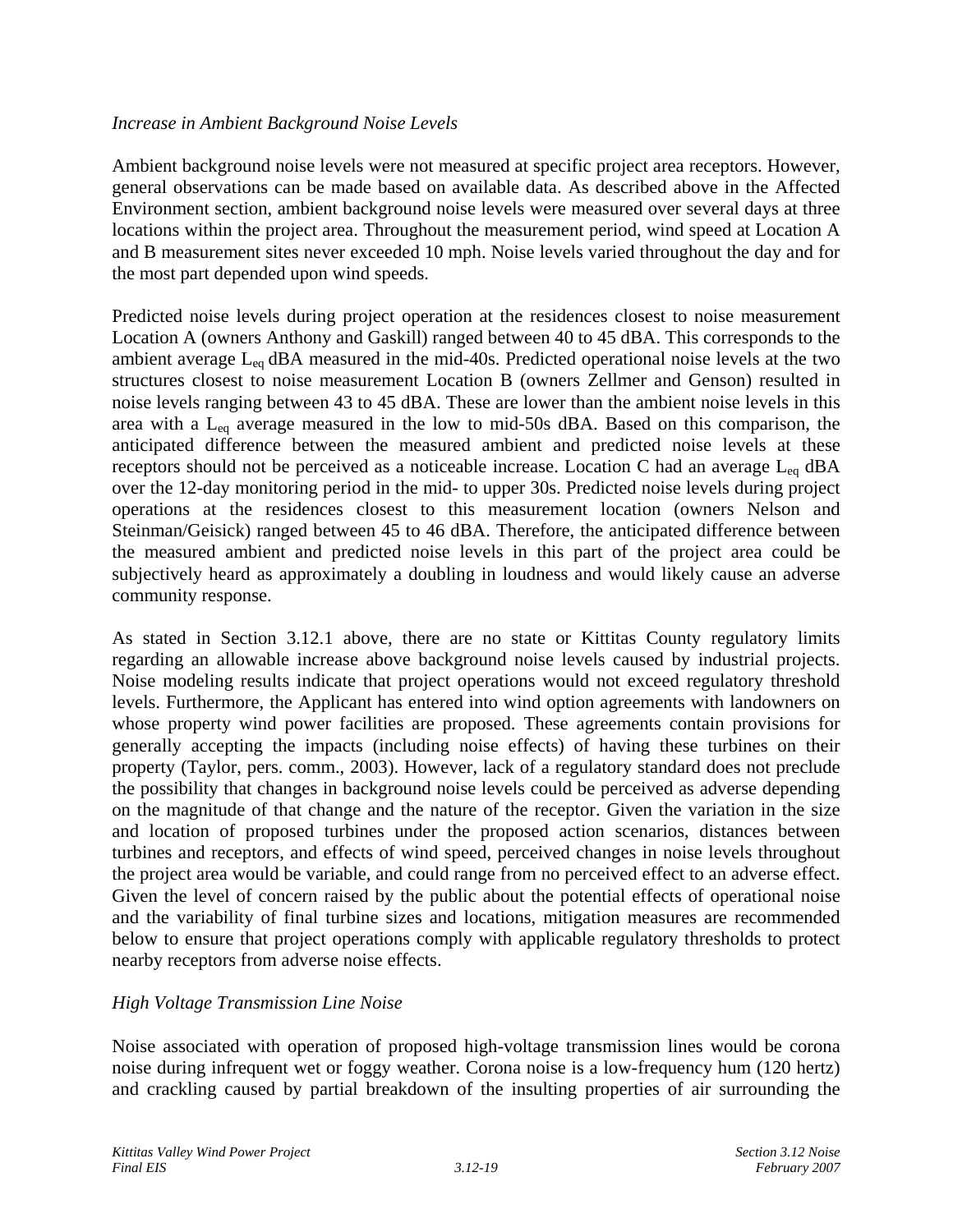electric conductor of the transmission line (Bonneville and EFSEC 2002). The high-voltage transmission lines associated with the project would be short (less than 200 feet long) and connect the proposed substations to existing high-voltage overhead transmission lines (either Bonneville or PSE). Audible noise from the transmission lines would comply with the Bonneville Power Administration's limits, namely an  $L_{50}$  level of 50 dBA at the edge of the right-of-way (Perry 1982). There are no existing dwellings within the right-of-way of the transmission lines. Therefore, corona noise is not expected to pose a significant noise impact.

## *Traffic Noise*

Project operations would generate a small amount of traffic on local area roadways as workers commute to and from the O&M facility. The primary access route to the O&M facility would be US 97. Traffic noise levels depend on volume, speed, percentage of trucks, topography, vegetation, and distance from the roadway to the receptor. For example, roadway noise levels typically decrease 3 dB over hard ground (concrete or pavement) and 4.5 dB over soft ground (grass) for every doubled distance between the source and the receptor. Vehicular noise is a combination of noises from the engine, exhaust, and tires. It is estimated that 28 daily worker trips to and from the O&M facility would occur (see Section 3.10, Transportation). Given the magnitude of projected operational trips, this minor increase in traffic along US 97 would not generate substantial adverse noise effects.

Traffic between the O&M facility and individual turbines along project access roads would be minimal during operations because scheduled maintenance is generally performed only every six months on each turbine. This traffic would consist largely of weekly or less frequent trips to turbines in service vehicles for maintenance and repair activities. Therefore, vehicular noise generated along access roads during routine turbine maintenance activities would be infrequent and would not result in substantial adverse noise effects.

## *Vibration*

During the EIS scoping process, the public expressed concern about the potential for project operations to generate and transmit vibration through the ground over considerable distances. Specific concerns ranged from the potential for vibration to disturb residents and wildlife as well as potential adverse effects to local groundwater wells.

Vibration can sometimes occur in connection with combustion turbine installations. Combustion turbines are capable of producing high levels of low-frequency noise. Low-frequency noise can couple with wood frame walls and windows to cause a mild but perceptible vibration. While these sound levels are virtually inaudible, the vibration may cause an adverse reaction (Bonneville and EFSEC 2002).

The Applicant and its consulting team indicate they are not aware of any wind turbine project where ground-borne vibration from an operating wind turbine has adversely affected nearby receptors or uses (Sagebrush Power Partners LLC 2003c). An Internet search by the EIS consultant also failed to identify research, reports, or other information to substantiate this concern. Therefore, it is the independent conclusion of the EIS authors that the proposed project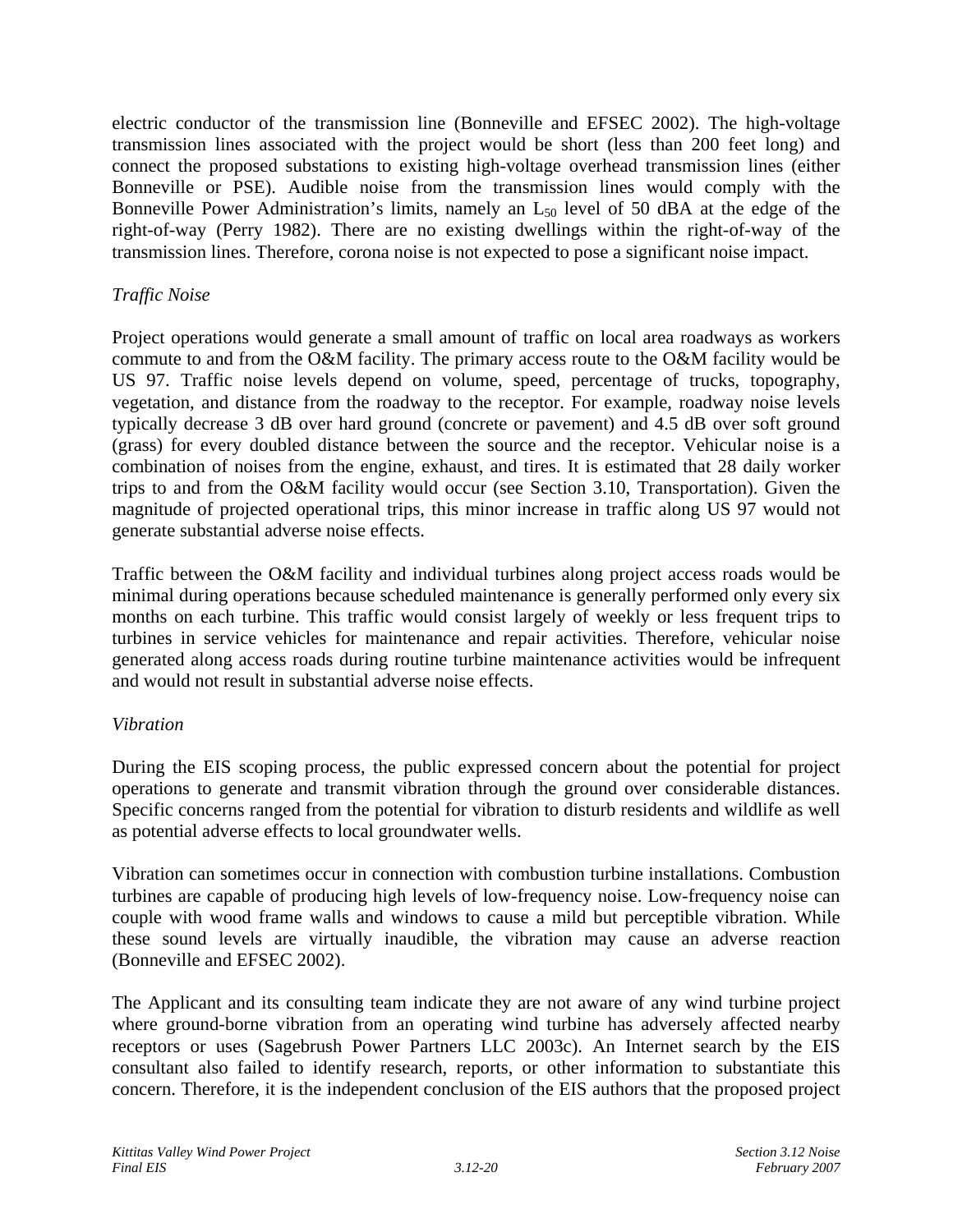would not result in any significant impacts from ground-borne vibration (Reed, pers. comm., 2003).

### *Low-Frequency Noise*

Although not specifically addressed in Washington State noise regulations, low-frequency sound that could disturb residents near the wind turbines has been identified as a concern. Historically, low-frequency noise from wind turbines has been produced by the flow of air over the blades or around the nacelle or tower. However, as the technology has matured, several methods of reducing this type of noise have emerged. The following noise-reducing methods are outlined in the document, "Permitting of Wind Energy Facilities" distributed by the National Wind Coordinating Committee (NWCC 2002):

- Orienting rotors on the "upwind" side of the turbine tower avoids the low-frequency sounds associated with the passage of the blades through the tower's wind shadow, as occurs on "down-wind" machines;
- Tubular towers and modern nacelles are streamlined, and produce little or no sound with the passage of the wind;
- As blade airfoils have become more efficient, more of the wind is converted into rotational torque and less into acoustic noise.

The KVWPP would use the "upwind" turbine design, in which the rotor is turned into the wind to place the generator and tower behind the blades. Also, the towers and nacelle are more streamlined than older turbine designs. Furthermore, soundproofing in nacelles has been increased. The generator, gears, and other moving parts located in the turbine nacelle produce mechanical noise. Soundproofing and mounting equipment on sound-dampening buffer pads helps to address this issue. Therefore, low-frequency noise impacts are not anticipated.

### Decommissioning Impacts

Decommissioning activities would be similar in type but shorter in duration compared to those anticipated for the construction phase. Noise generated during decommissioning activities would be conducted between 7 a.m. and 10 p.m. No blasting would be required, resulting in lower noise levels than for construction. The same mitigation measures recommended during construction could also be used during the decommissioning phase.

### **Offsite Alternatives**

## Alternative 1: Swauk Valley Ranch

Noise generated by construction equipment is expected to vary depending on the construction phase, but would not be expected to substantially impair nearby residential land uses. Temporary blasting noise impacts would be associated with construction of the wind turbines. Construction vehicles traveling on local roadways and other nearby roads would temporarily increase noise levels.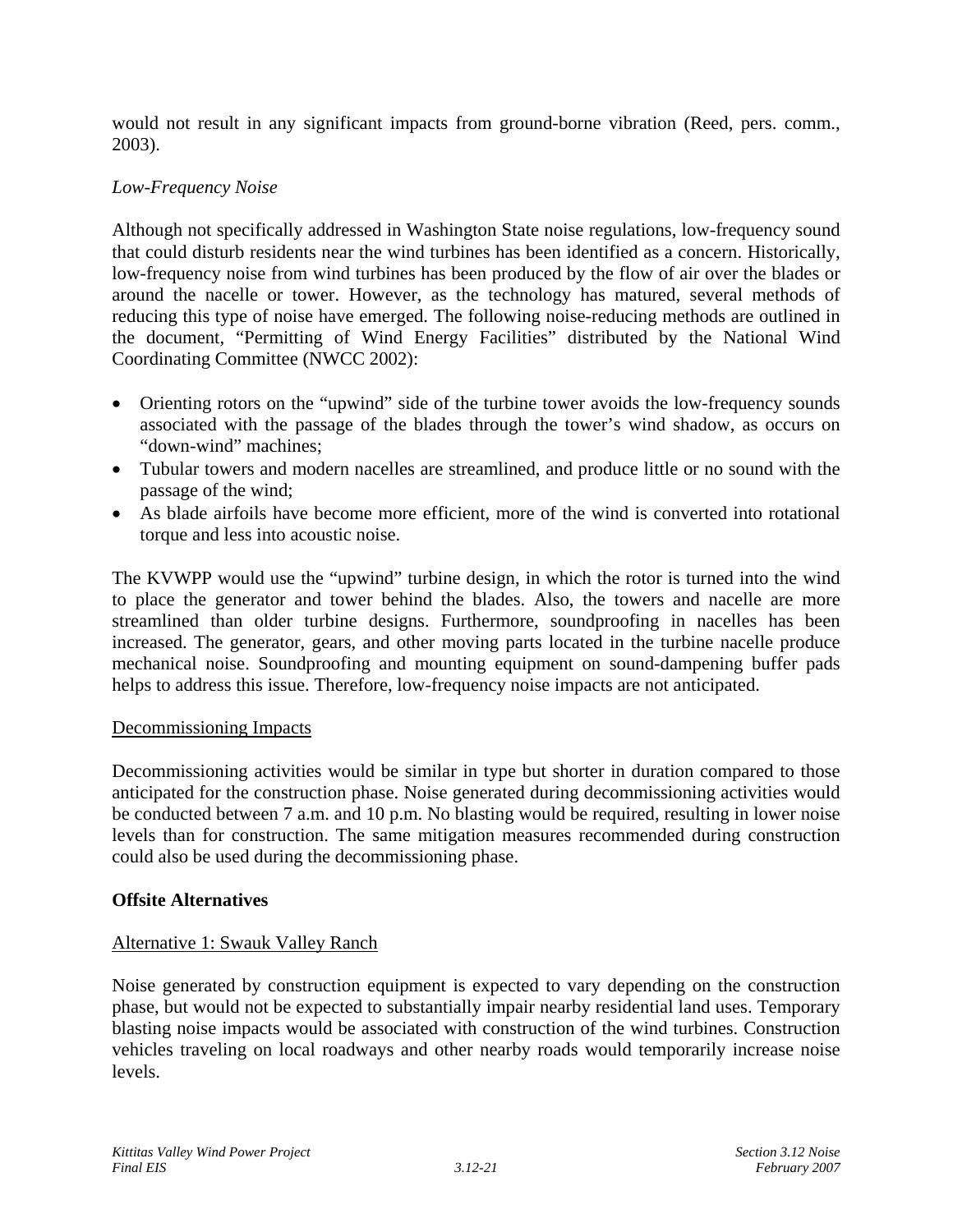Noise modeling for a hypothetical wind generation facility has not been performed for this alternative. Based on the modeled noise levels for projects under review by EFSEC or the County, it is possible that noise levels during project operations could exceed regulatory thresholds, depending on the distance between turbine strings and residences. Changes in background noise levels could be perceived as adverse depending on the magnitude of that change and the nature of the receptor. Minor increases in traffic along US 97 and project access roads during project operations would not be expected to generate substantial adverse noise effects. The project would not result in any significant impacts from ground-borne vibration.

Noise emissions resulting from decommissioning would be expected to be similar to, or lower than, noise levels encountered during construction.

### Alternative 2: Springwood Ranch

Noise generated by construction equipment is expected to vary, depending on the construction phase, but would not be expected to substantially impair nearby residential land uses. Temporary blasting noise impacts would be associated with construction of the wind turbines. Construction vehicles traveling on local roadways and other nearby roads would temporarily increase noise levels.

Several residences are within approximately 500 feet of one or two turbine locations in the northwestern corner of the Springwood Ranch layout. The closest residences could be subject to operational noise in excess of the nighttime noise level of 50 dBA for EDNA Class A receivers, and/or noise level increases of about 10 dBA. It is possible that the proposed Springwood Ranch project might result in significant noise impacts to these residences unless the turbines in question were relocated or eliminated.

Noise emissions resulting from decommissioning would be expected to be similar to, or lower than, noise levels encountered during construction.

## **No Action Alternative**

Under the No Action Alternative, the project would not be constructed or operated, and the environmental impacts described for the proposed action would not occur. The No Action Alternative assumes that future development would comply with existing zoning requirements for the project area, which is zoned Agriculture-20 and Forest and Range. According to the county's zoning code, the Agriculture-20 zone is dominated by farming, ranching, and rural lifestyles, and permitted uses include residential and agriculture and forestry practices. Permitted uses in the Forest and Range zone include logging, mining, quarrying, and agricultural practices, as well as residential uses (Kittitas County 1991). Agricultural activity and low-density housing would generate no significant noise impacts at residences in the project area. Any proposed mining or quarrying activity would be subject to noise restrictions under Chapter 173-60 WAC, Maximum Environmental Noise Levels.

If the proposed project is not constructed, it is likely that the region's need for power would be addressed by developing other generation sources. The construction and operation of a base load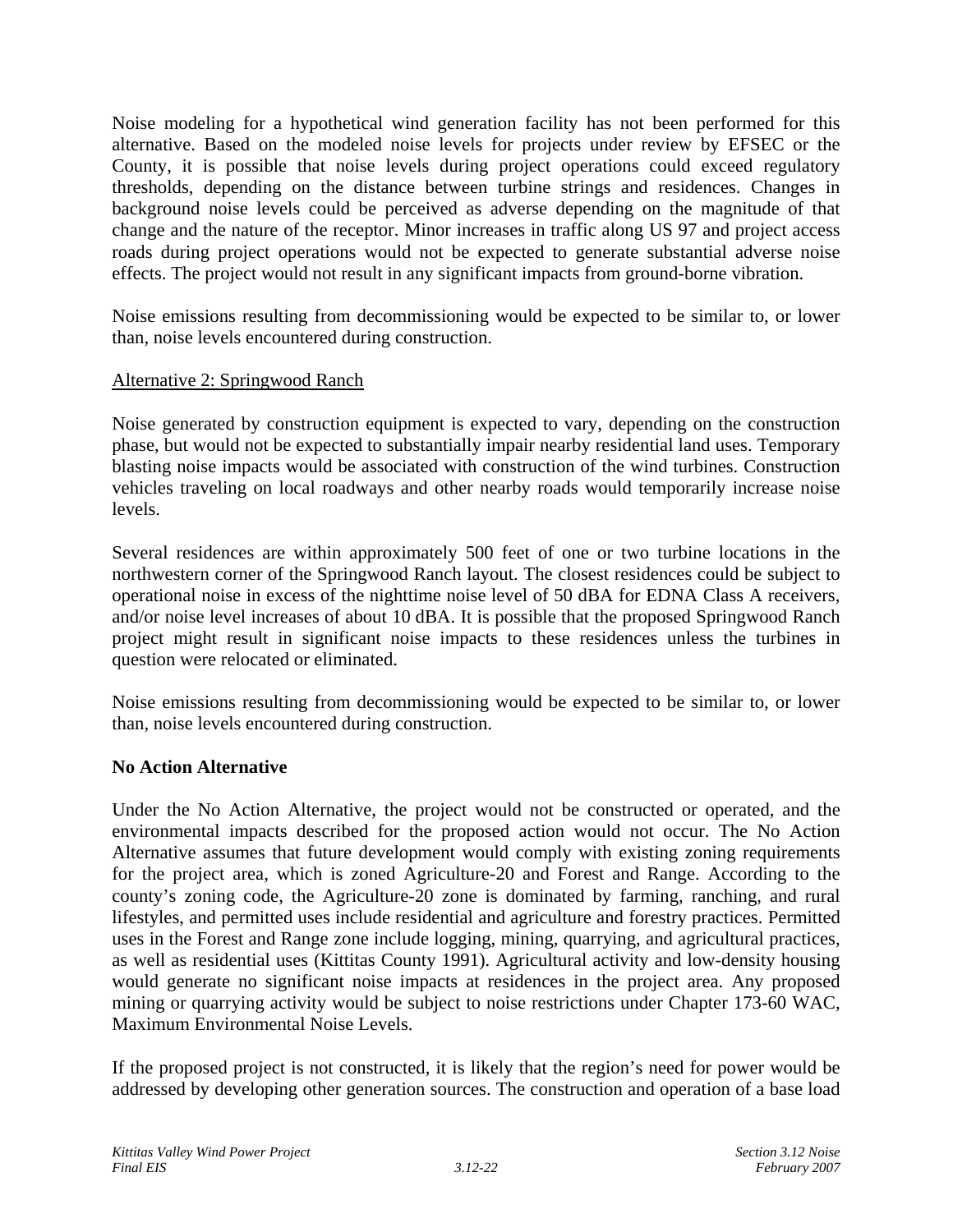gas-fired combustion turbine would create more noise than the proposed wind generation project. Impacts from a conventional gas turbine plant can exceed 110 dBA at 100 feet during steam blowdown activities, and operational noise levels can exceed 80 dBA at 100 feet (CEC 2001b). The noise impacts of a gas turbine generator would depend on its location and design. In some settings, it could be considered highly incompatible with the existing environment; however, in the appropriate location, noise impacts could be minor. Development of renewable energy facilities could result in similar noise levels to the KVWPP; the impacts would depend on the proximity of the facilities to homes.

# **3.12.3 Mitigation Measures**

## **Proposed Action**

Mitigation Measures Proposed by the Applicant

- Substation transformers and high-voltage switching equipment would be specified or designed to comply with the 70 dBA limit at all Class C EDNA property lines and 50 dBA at all Class A EDNA structures (Sagebrush Power Partners LLC 2003c);
- Blasting notification signage and temporary traffic control zones would be implemented along stretches of road within 1,000 feet of proposed blasting activities, and would be modeled after current WSDOT blasting notification standards.

In their final briefs submitted to EFSEC, the applicant committed to using industry standard noise attenuation controls during construction and to comply with applicable state and local noise emissions regulations. Blasting and loud construction activities would be limited to daytime hours between 7:00 a.m. and 10:00 p.m.

The following construction practices presented in the Draft EIS remain consistent with the Applicant's commitments:

- Maintain equipment in good working order and use adequate mufflers and engine enclosures to reduce equipment noise during operation;
- Turn off engines when not in use to eliminate needless engine idle noise;
- Locate stationary equipment away from receiving properties to help reduce the noise through increased distance between source and receiver;
- Coordinate construction vehicle travel to reduce the number of passes by sensitive receivers;
- Schedule noisy activities to occur at the same time since additional sources of noise generally do not add a significant amount of noise.

The use of noise barriers to reduce noise from stationary construction equipment is no longer being recommended. First, due to the nature of construction of a wind power facility over a large project area, there are few noise sources that remain in place for a long period of time, other than those associated with erection of permanent buildings. Second, due to the high winds in the area, barriers temporarily erected during construction would represent a safety hazard to construction workers.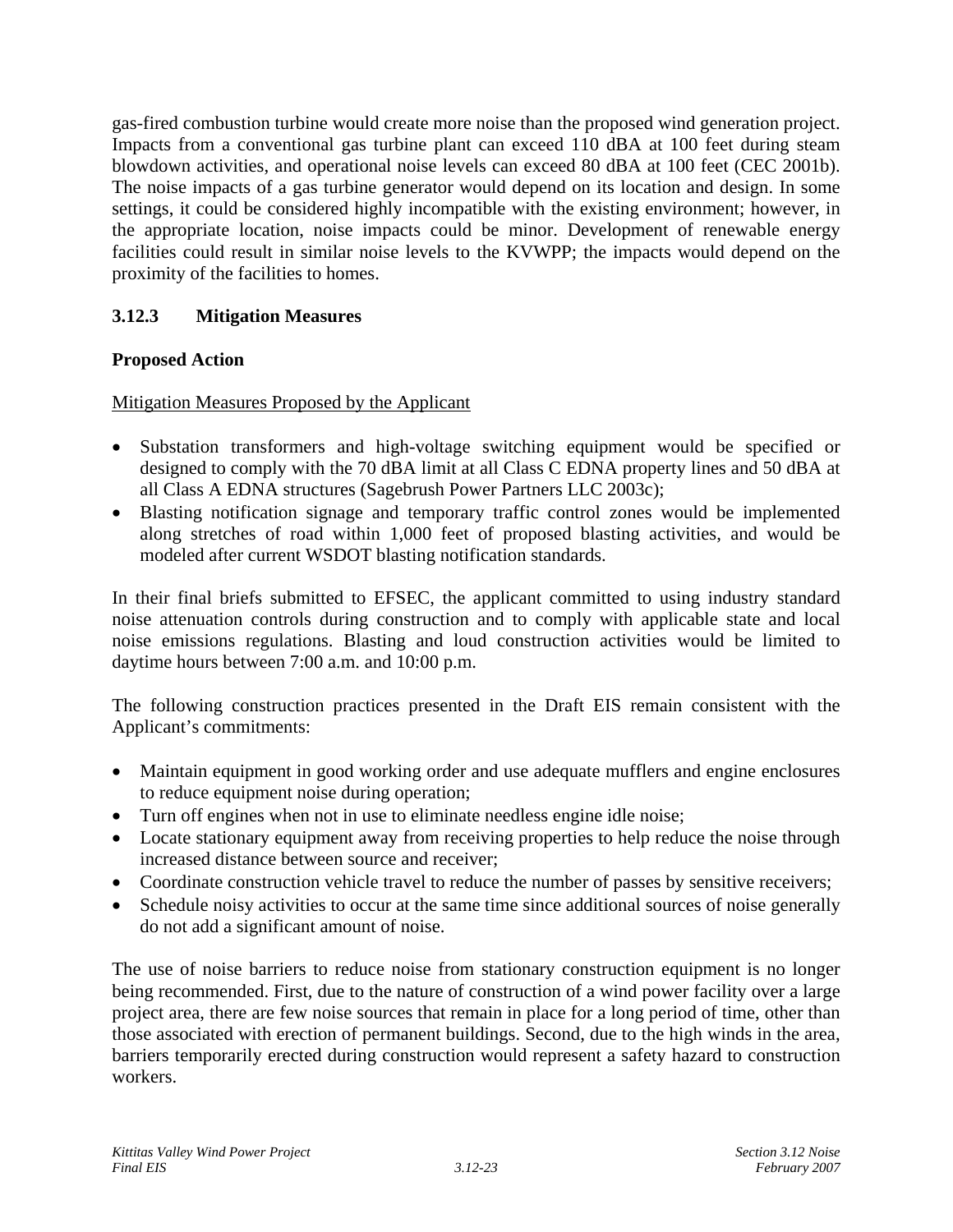### *Operations and Maintenance*

During EIS scoping, concerns were raised about the effects of the project's operational noise on nearby residents. It was suggested that trees should be planted for property owners to buffer noise impacts. Retaining existing trees and shrubs and planting new vegetation around residences in the project area would reduce noise annoyance psychologically by removing the noise source from view. However, to actually reduce noise levels, vegetation must completely block the line of sight between the receptor and the wind turbine. In addition, the vegetative buffer must be of sufficient depth to reduce noise. For example, dense woods with a depth of 100 feet would be required to reduce noise by 5 dBA. This kind of sound reduction from intervening landscaping would be expected to occur in the forested, residential establishment northwest of the project site, referred to as "Section 35." However, on the rangeland portions of the site, planting dense landscaping of sufficient depth to reduce noise would require a change in use of adjacent agricultural and residential properties. Therefore, vegetative buffering to reduce noise is not considered to be a reasonable mitigation measure for those properties.

To ensure that noise levels in the project do not exceed regulatory thresholds during project operations, the Applicant would conduct an acoustical analysis of the final turbine layout for all wind turbines prior to project construction. The analysis would be conducted using noise level data for the final turbine type, size, and layout and would demonstrate compliance with WAC 173-60. If compliance is not demonstrated, turbines would be relocated or removed, to the extent necessary, so that the project meets applicable regulatory thresholds.

## **Offsite Alternatives**

## Alternative 1: Swauk Valley Ranch

The Swauk Valley Ranch alternative would implement mitigation measures for construction noise similar to those recommended for the proposed action. An acoustical analysis of the final turbine layout could be prepared similar to that described for the proposed action. Turbines could be relocated or removed, to the extent necessary to meet applicable regulatory thresholds.

### Alternative 2: Springwood Ranch

The Springwood Ranch alternative would implement mitigation measures for construction and operational noise similar to those described for the proposed action and the Swauk Valley Ranch alternative.

## **No Action Alternative**

No mitigation measures related to noise are proposed for the No Action Alternative.